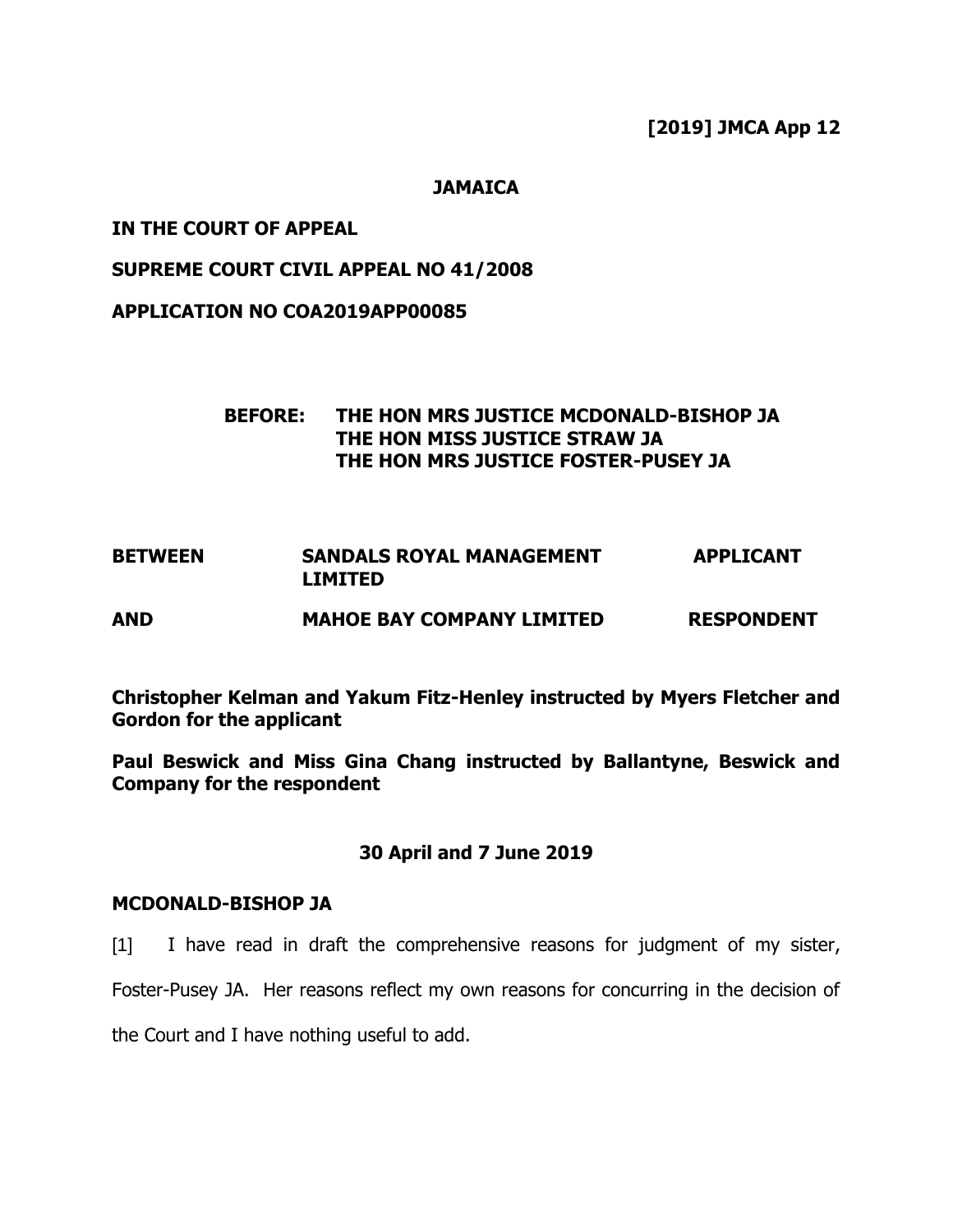## **STRAW JA**

[2] I too have read the reasons for judgment of my sister Foster-Pusey JA and agree with same. There is nothing I wish to add.

## **FOSTER-PUSEY JA**

[3] By notice of application for court orders filed 17 April 2019, the applicant, Sandals Royal Management Limited (Sandals Royal Management), the respondent in the appeal, sought the following orders:

> "The appellant's appeal is dismissed for want of prosecution, or in the alternative, the appellant's appeal is struck out as an abuse of process.

> Costs of this application and costs thrown away to the respondent to be taxed if not agreed."

[4] The grounds on which the orders were sought were that (a) the delay by Mahoe Bay Company Limited (Mahoe Bay), the appellant, had been inordinate in all the circumstances; (b) Mahoe Bay's delay has been prejudicial to the Sandals Royal Management and (c) the prolonged inactivity of Mahoe Bay amounts to an abuse of the process of the court.

[5] On 30 April 2019, we heard this application and made the following orders:

- i. The appellant's appeal filed on 27 April 2008 is dismissed for want of prosecution.
- ii. Costs of the application and costs thrown away to the respondent to be taxed if not agreed.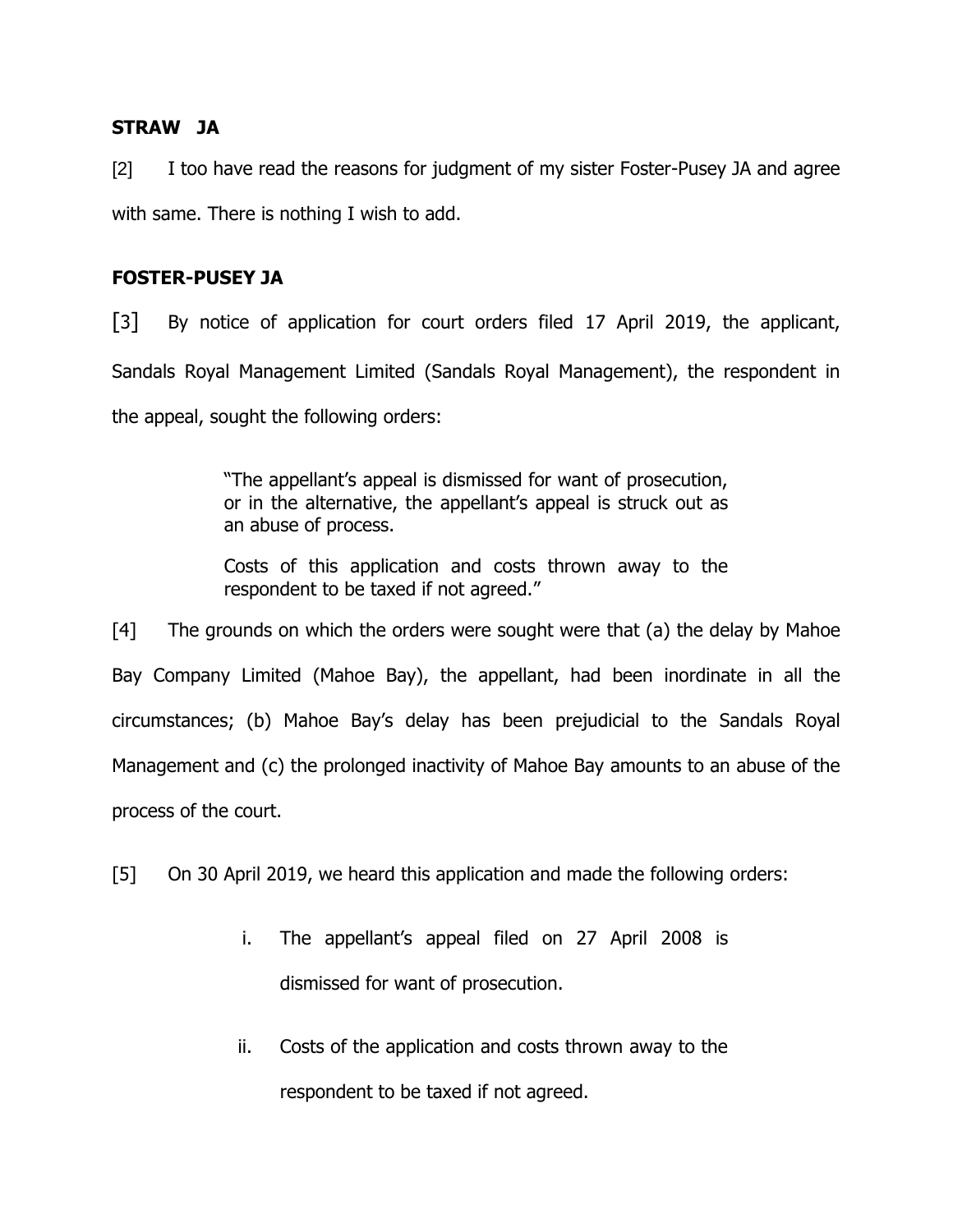## **Background**

[6] Kimberly Campbell, legal officer employed to Sandals Resort International Limited, swore to the affidavit which was filed on 17 April 2019 in support of the application. The affidavit was the only evidence before the court in respect of the application, as Mahoe Bay did not file an affidavit in response to that of Kimberly Campbell or at all. The facts outlined in the affidavit provide the relevant background to this matter.

#### Proceedings in the Supreme Court

[7] On 6 August 1992, Mahoe Bay filed a writ of summons in which it sought damages for trespass on the basis that on or before 1 July 1992, Sandals Royal Management commenced work on the land, on both sides of the entrance to Sandals Royal Caribbean Hotel, to erect a walled structure. The land in question, which was registered at Volume 649 Folio 68, belonged to Mahoe Bay and as a result Mahoe Bay claimed that it had suffered loss and damage.

[8] Mahoe Bay also claimed an injunction to restrain Sandals Royal Management by itself or its servants or agents, from erecting or continuing to erect any structure on either side of the entrance to Sandals Royal Caribbean Hotel; an order that Sandals Royal Management forthwith pull down and remove so much of the structure and/or wall as is erected on either side of the entrance to Sandals Royal Caribbean Hotel, along with costs, interest, and such further or other relief as may be just.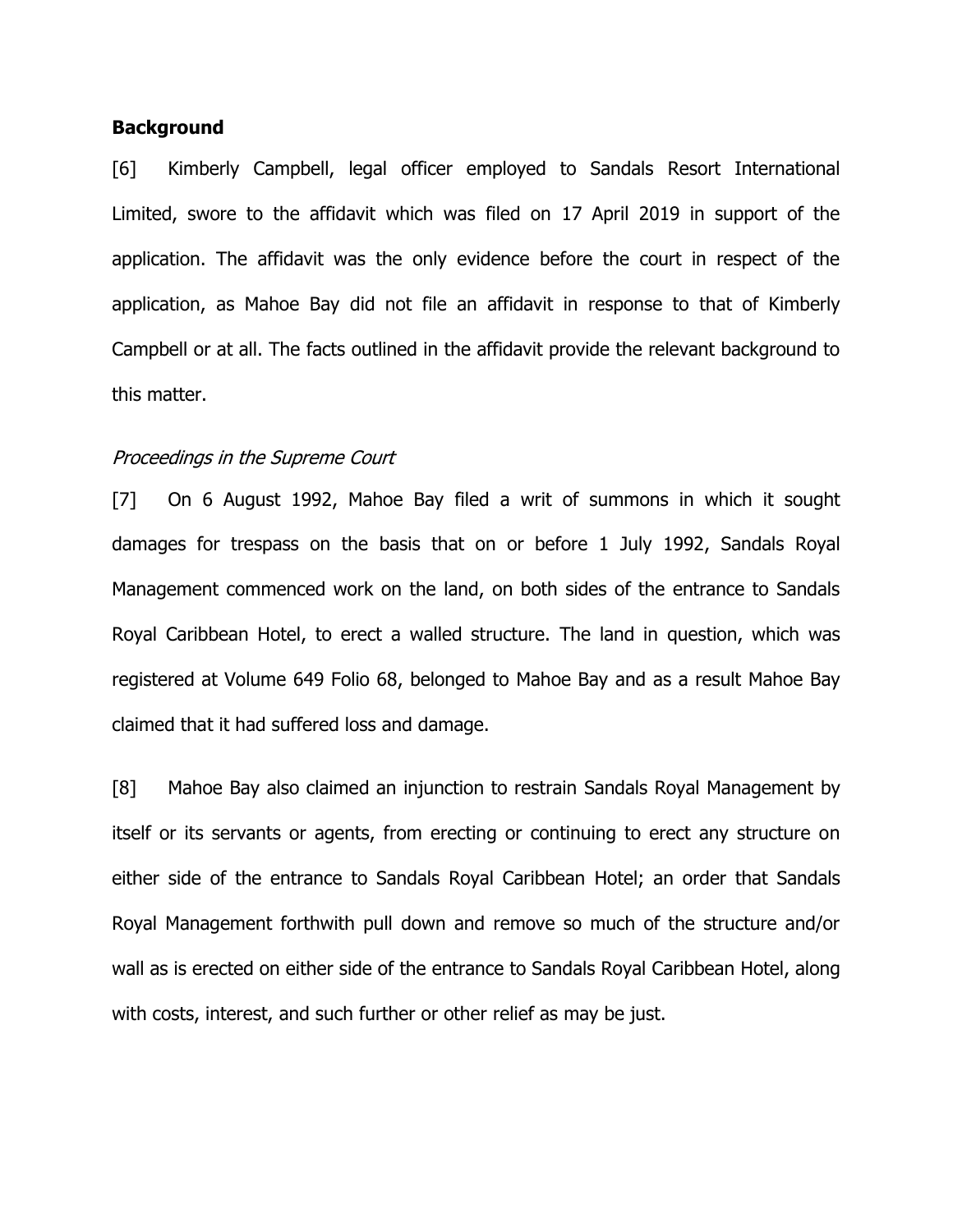[9] On 28 December 1992, Mahoe Bay filed a consent to file statement of claim out of time and thereafter the statement of claim was filed by Mahoe Bay on 7 January 1993. Mahoe Bay, in providing further details of its claim, pleaded at paragraph 5;

> "That despite the orders of this court restraining they [sic] continued erection of the said structure, the [respondent] in or about December 1992, completed the said structure on both sides of the reserve road and on [Mahoe Bay's] land."

[10] The statement of claim also outlined additional acts of trespass allegedly committed by Sandals Royal Management, including the placing of a propane gas tank on the west side of the reserve road and the dumping of laundry waste water and debris on Mahoe Bay's property; the dumping of sewage waste, effluent and kitchen waste water into the sea contaminating Mahoe Bay's land at the beach area; Sandals Royal Management's removal of large quantities of sand from "[ Mahoe Bay's] beach" on its land; the erection of telephone and electricity poles and drainage pipes on Mahoe Bay's property; and the erection of a guard house and road barrier, which impeded access to Mahoe Bay's property beyond the barrier. The allegations of trespass appeared to be quite serious.

[11] On 25 January 1993, Sandals Royal Management filed its defence and counterclaim. Among the matters pleaded were the following:

> a. The land in question was a part of an approved subdivision development with which Mahoe Bay had proceeded.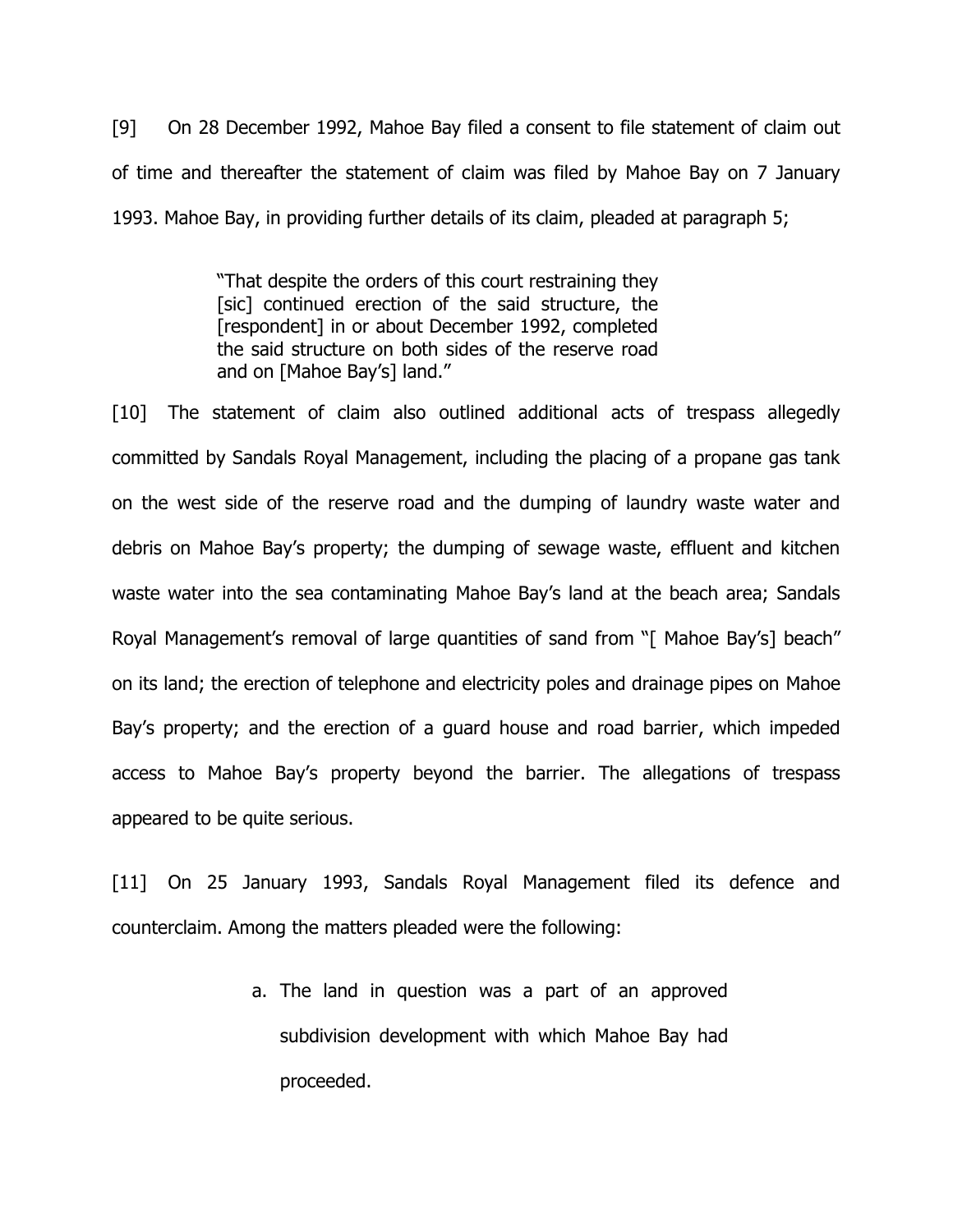- b. This development included a reserved area which was to be used as access to the subdivision development by means of an asphalted roadway, sidewalk and grass verge.
- c. It was denied that Sandals Royal Management commenced construction of a walled structure on both sides of the reserved road on or before 1 July 1992. Instead a wall and column had existed in the same location for a period in excess of 30 years and Sandals Royal Management and its predecessors in title had had the benefit of access to that structure over the period in question. Sandals Royal Management had also carried out repairs, renovation and construction of the wall on both sides of the reserved road and had completed same before the suit was filed.
- d. Mahoe Bay had given permission for the respondent's predecessor in title to construct and maintain a wall for the purposes of advising persons travelling along the main road of the location of the means of access to Sandals Royal Management's hotel and Sandals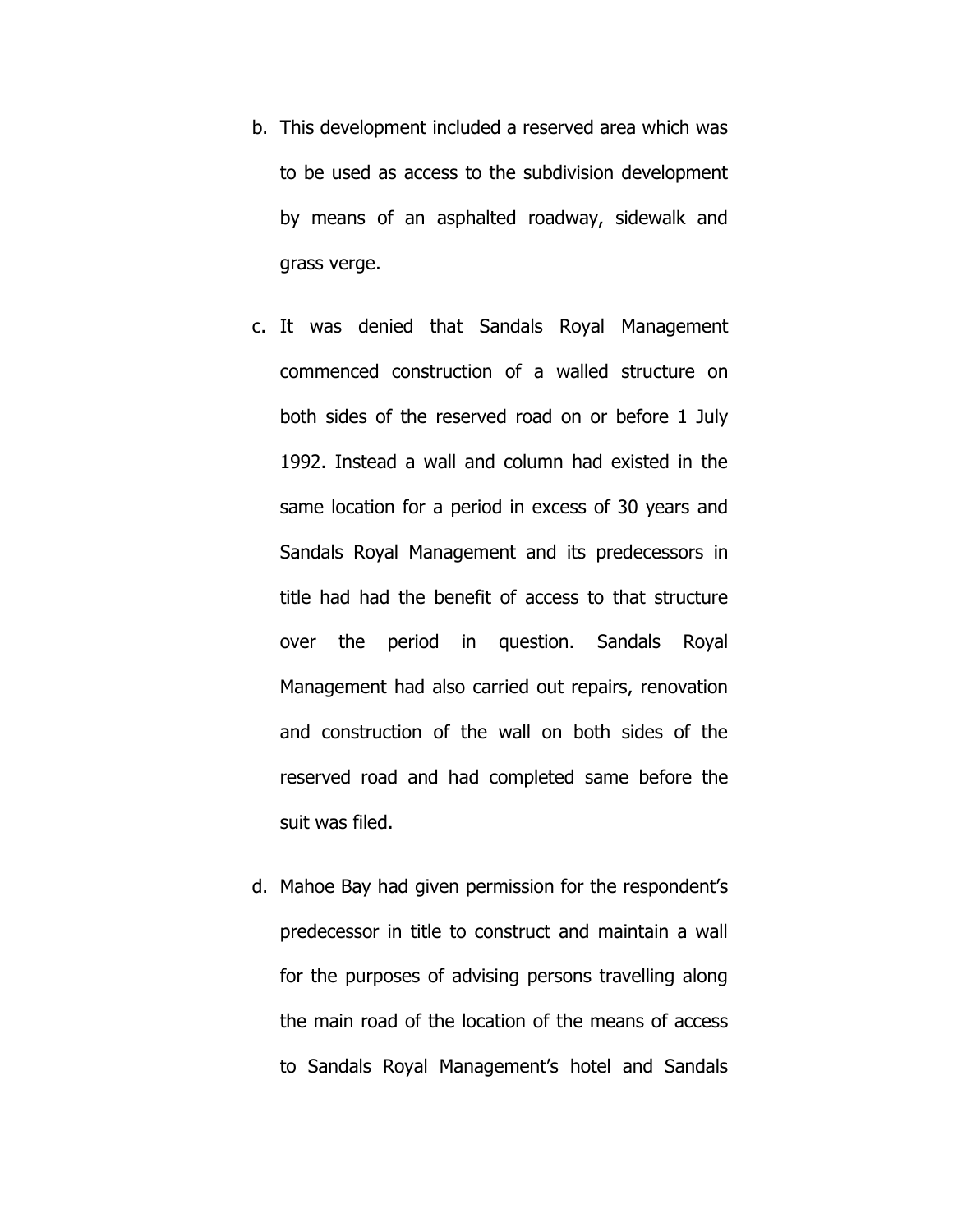Royal Management had acquired an easement and/or licence to have the wall in its then position to continue to fulfil this purpose.

- e. The subdivision approval had as a condition to the carrying out of the subdivision development that certain areas be reserved to be vested in the local authority for use as roadway and for road widening. The wall in question had been constructed in or about 1959 on land in the reserved area to be ceded to the local authority under the terms of the subdivision approval.
- f. Sandals Royal Management as registered owner of land in the subdivision was entitled to have Mahoe Bay vest the reserved areas in the local authority as required by the subdivision approval.
- g. The renovation, repair and construction of the wall was completed before Mahoe Bay's suit; and
- h. The sewage system about which Mahoe Bay complained was approved by the relevant authority, the sand previously removed was replaced by Sandals Royal Management under an agreement with Mahoe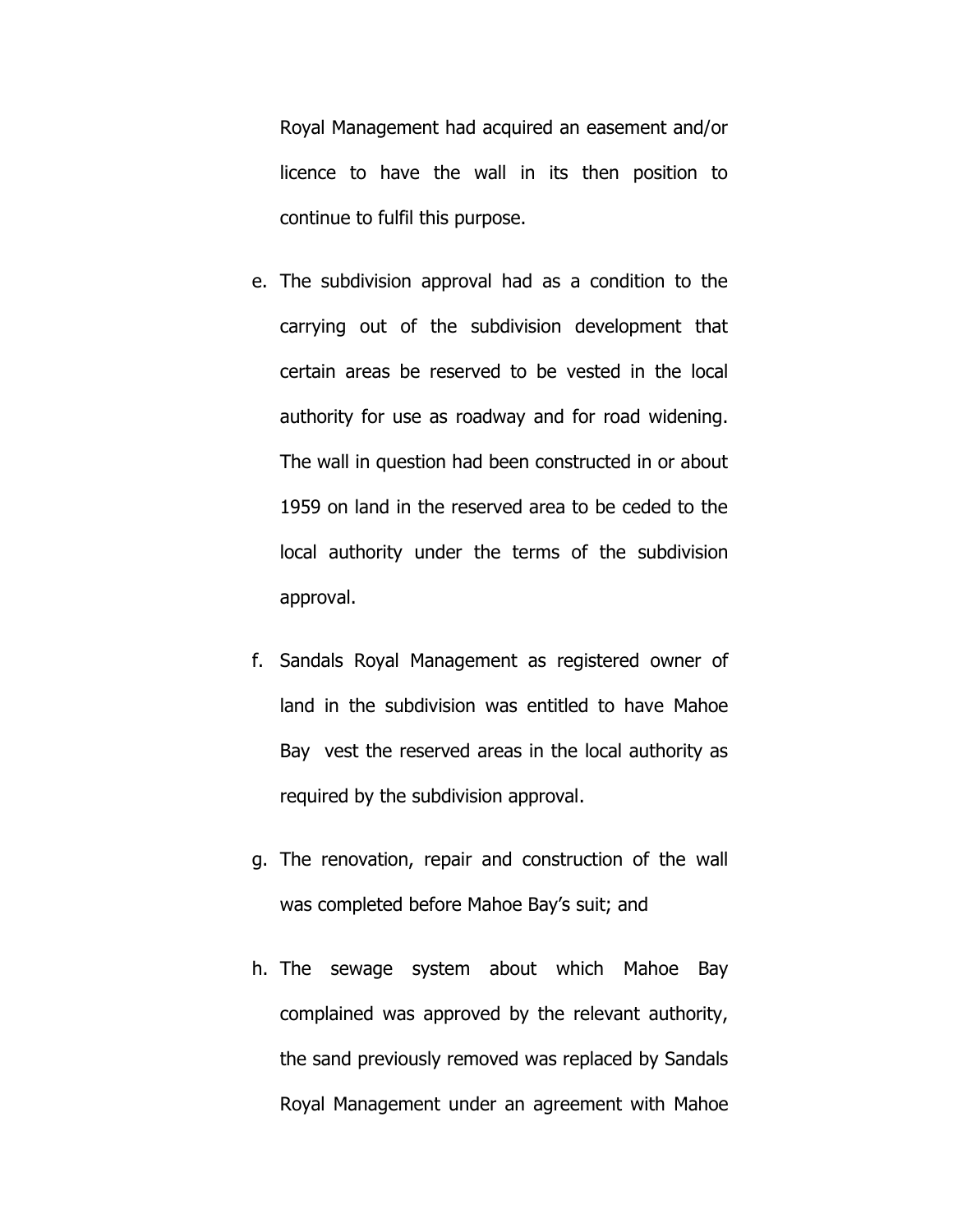Bay and the electricity and telephone poles were erected by the relevant utility company.

[12] Sandals Royal Management counterclaimed for a declaration that it had acquired and/or enjoyed from Mahoe Bay an easement and/or licence over the wall in question and had the right to erect signs signifying the means of access to Sandals Royal Management's property. It also claimed an order that the reserved areas in the subdivision development be vested in the local authority in accordance with the subdivision approval of the property.

[13] On 4 February 1993, Mahoe Bay filed a reply and defence to counterclaim in which, inter alia, it stated that the construction undertaken by Sandals Royal Management was not merely repairs but was a major architectural change. Mahoe Bay denied that the construction had been completed before suit was filed and denied that Sandals Royal Management had any right or "precedent" to construct the changes to the wall without its permission or consent.

[14] Thereafter the following occurred:

- a. summons for directions filed 25 May 1993;
- b. notice of change of attorney-at-law filed 24 October 1994;
- c. certificate of readiness filed 1 November 1994;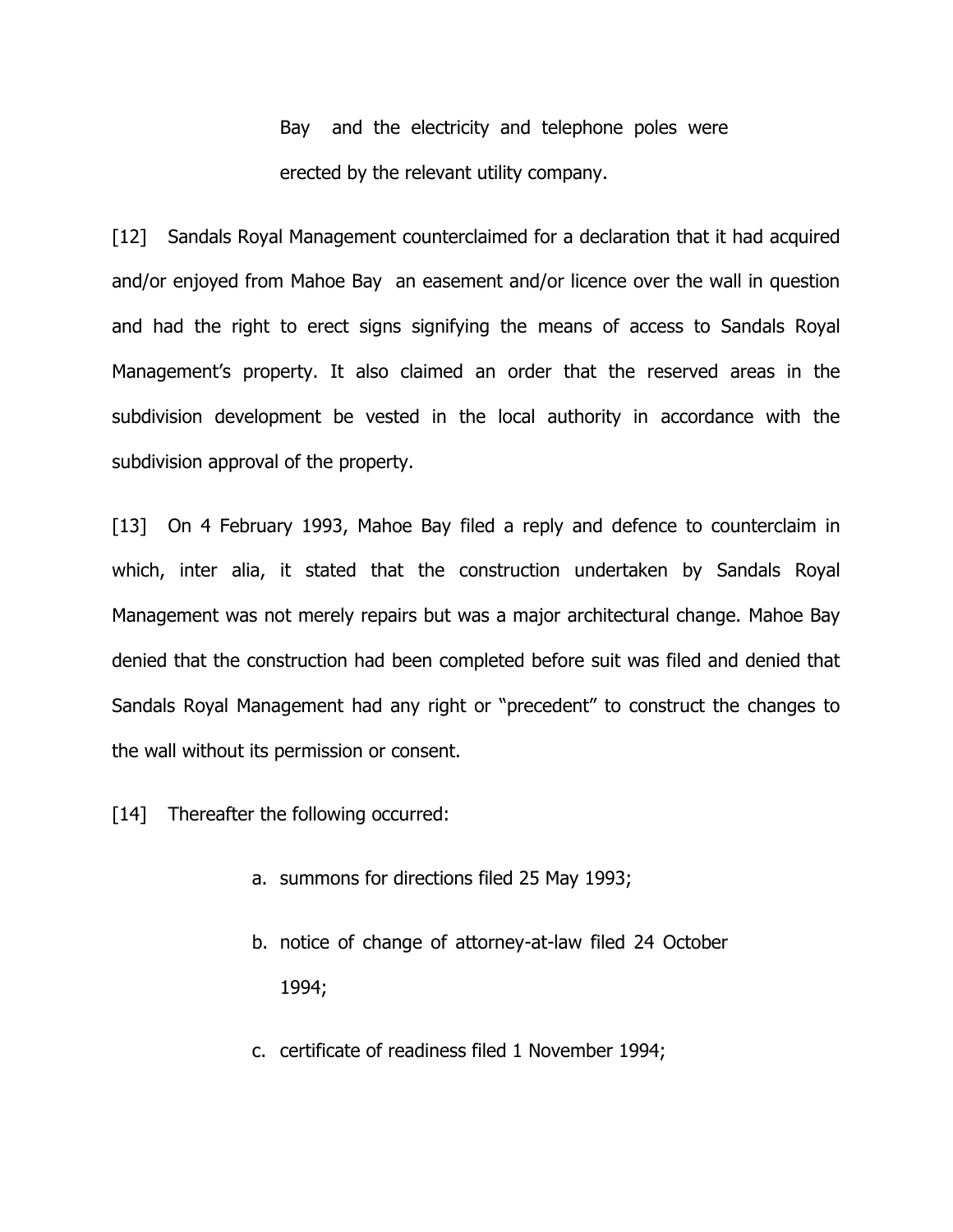- d. reissued certificate of readiness filed 20 May 1995; and
- e. order on summons to remove name from record made 19 September 1995.

[15] On 4 October 1995, a notice of change of attorneys-at-law was filed by the firm Grant, Stewart, Phillips and Company. By letter dated 12 March 1996, Sandals Royal Management's attorneys-at-law, Myers, Fletcher and Gordon signed a joint letter with Grant, Stewart, Phillips and Company agreeing to the request by Grant, Stewart, Phillips and Company for an adjournment of the trial, which had been fixed for hearing on 18 March 1996. By joint letter dated 26 November 1997, trial dates fixed for the week of 8 December 1997 were also vacated.

[16] By letter dated 27 November 2003, Mahoe Bay's then attorneys-at-law, Crafton Miller and Company, made a request to the Supreme Court for a case management conference to be set in the matter. Here a historical fact is relevant, as this requirement came about due to the advent of the new Civil Procedure Rules in 2003. Over the transitional period, a request for a case management conference had to be made by 31 December 2003 in respect of all pre-existing matters, failing which the matters would be struck out. Counsel for the respondent, Mr Kelman, highlighted the fact that the request for a case management conference in this matter was therefore made quite late in the day.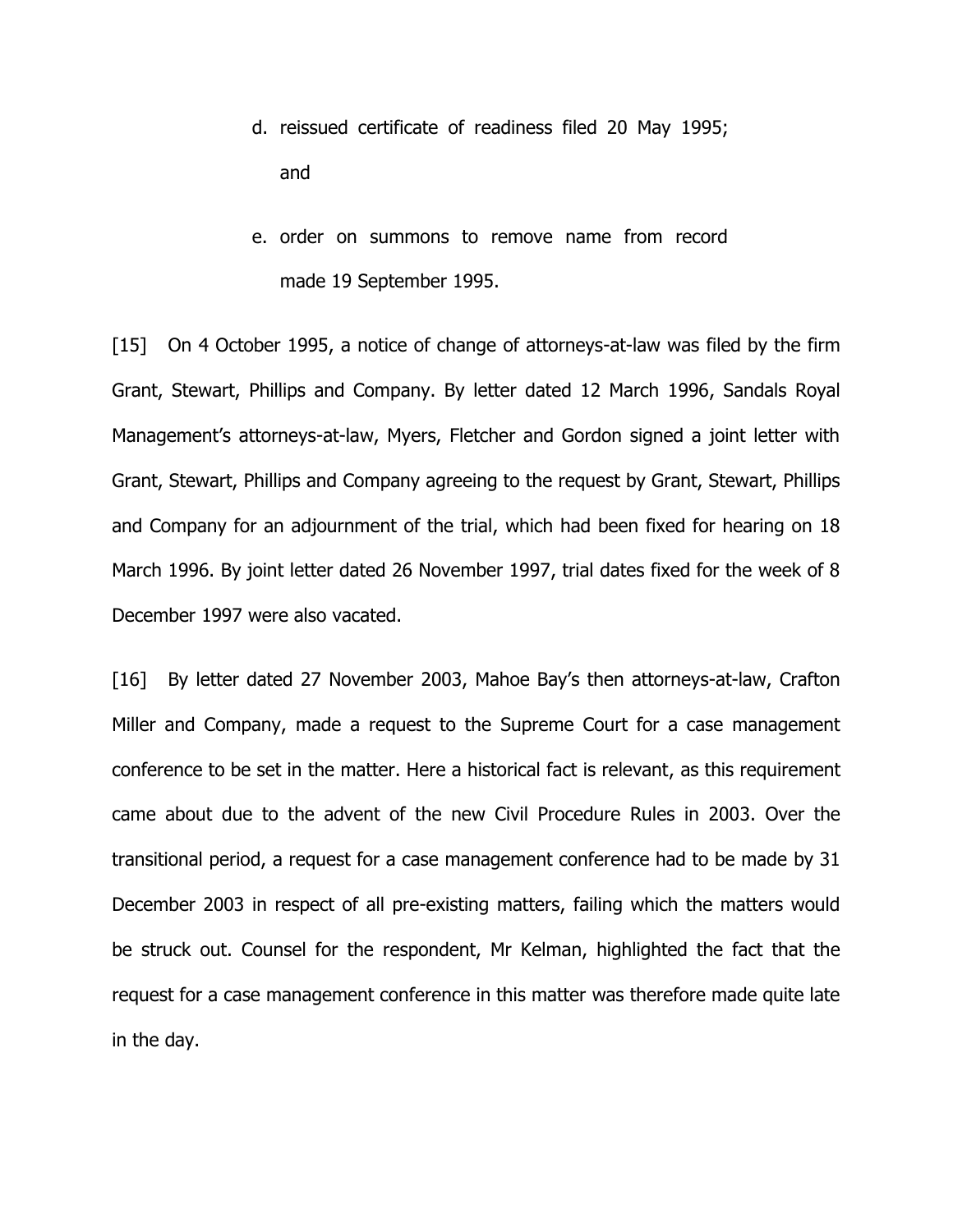[17] A notice of change of attorneys-at-law was then filed by James and Company on behalf of Mahoe Bay. The hearing of the required case management conference was scheduled for 2 March 2005.

[18] After several adjournments, the case management conference came on for hearing on 9 January 2007. It was further adjourned to 4 June 2007, at which time Mahoe Bay's statement of case was struck out with costs to Sandals Royal Management to be agreed or taxed, by the order of Jones J, for failure of the appellant's representatives to attend the case management conference. On 4 June 2007 judgment was also entered for Sandals Royal Management on its counter claim in the following terms:

> "It is hereby declared that [ Sandals Royal Management] has acquired and enjoys from [Mahoe Bay] an easement over the wall the subject matter of the suit herein and the right to erect signs signifying the means of access to [ Sandals Royal Management's] premises;

> The said reserved areas in the subdivision development be vested in the local authority in accordance with the subdivision approval in respect of the property."

[19] On 5 June 2007, a notice of change of attorneys-at-law was then filed by Grant, Stewart, Phillips and Company on behalf of Mahoe Bay. On the same date, Mahoe Bay filed a notice of application to set aside the order made on 4 June 2007 by Jones J striking out its statement of case for failure of its representatives to attend the case management conference and ordering that judgment be entered for Sandals Royal Management on the claim and counterclaim. Mahoe Bay also sought an order for its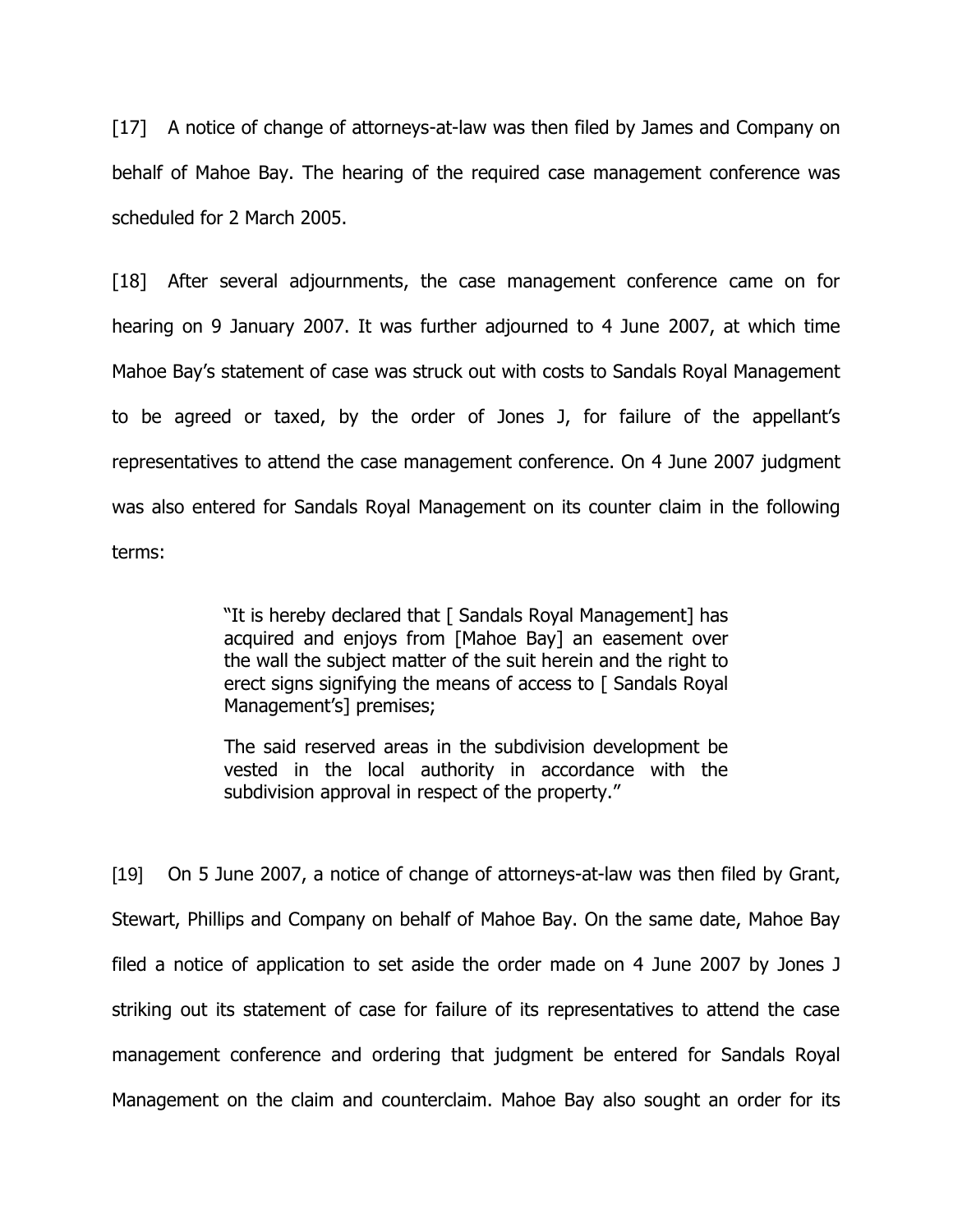statement of case to be restored. After being adjourned on 19 December 2007, the application was heard and refused by further order of Jones J on 18 April 2008.

# **Proceedings in the Court of Appeal**

## The notice of appeal

[20] On 24 April 2008, Mahoe Bay filed a notice of appeal in respect of the order made by Jones J on 18 April 2008. In the notice of appeal, Mahoe Bay outlined the details of the order appealed as:

- a. Application for relief from sanction refused.
- b. Costs to [Sandals Royal Management].
- c. Leave to appeal granted.

Mahoe Bay challenged the following finding of fact and law:

"The application for court order is refused. There is not enough reasons in the Affidavits to grant relief. Mahoe Bay] is a registered company. At the time of the Case Management Conference [Mahoe Bay] did not have a representative despite time given on the 4 June 2007 for [Mahoe Bay] to secure the attendance of a representative, no representative was in attendance at the Case Management Conference."

[21] By way of the notice of appeal, Mahoe Bay urged that the learned judge had failed to apply the overriding objective in the Civil Procedure Rules (CPR) and so had not dealt justly with the application for relief from sanction; the learned judge wrongly exercised his discretion in finding that there was not sufficient explanation given for the absence of a representative of Mahoe Bay; and the learned judge failed to consider any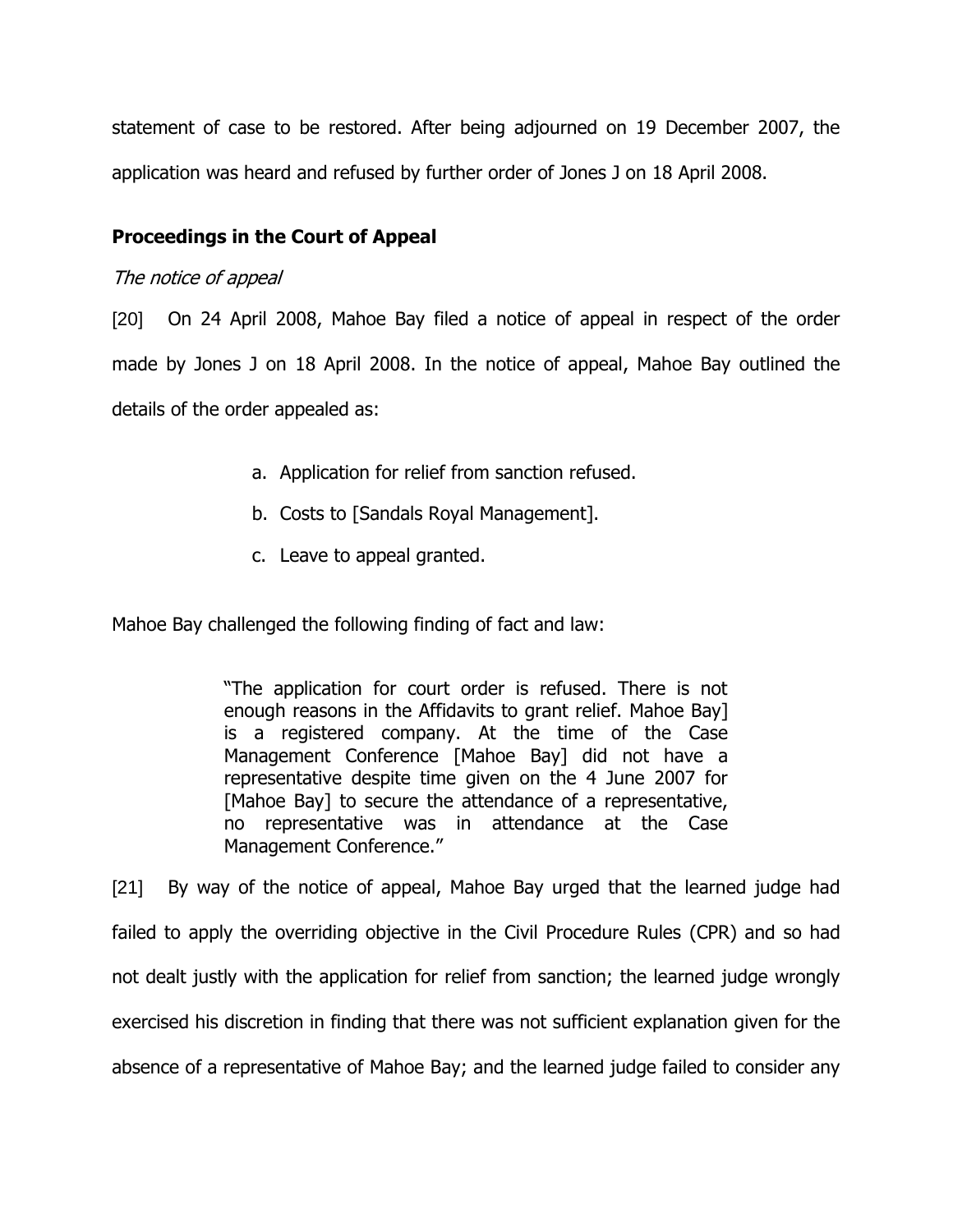or all of the conditions adumbrated in Part 26.8(2) and Part 26.8(3) of the CPR and so exercised his discretion in a manner that was plainly wrong. Mahoe Bay, therefore, asked that the order of 18 April 2008 be set aside, that relief from sanction be granted and its statement of case restored. In addition, it sought an order that the registrar of the Supreme Court be directed to schedule a case management conference in the matter.

## Progress of the matter in the Court of Appeal

[22] The chronology of events provided by counsel for Sandals Royal Management outlined the following events:

- a. 29 April 2008 Mahoe Bay's written submissions filed;
- b. 30 April 2008 record of appeal filed;
- c. 14 May 2008 notice of application for court orders filed by Mahoe Bay seeking regularization of late filing of submissions;
- d. 15 May 2008 notice of application for court orders filed by Sandals Royal Management seeking, inter alia:
	- i. permission to file submissions in response;
	- ii. security for costs; and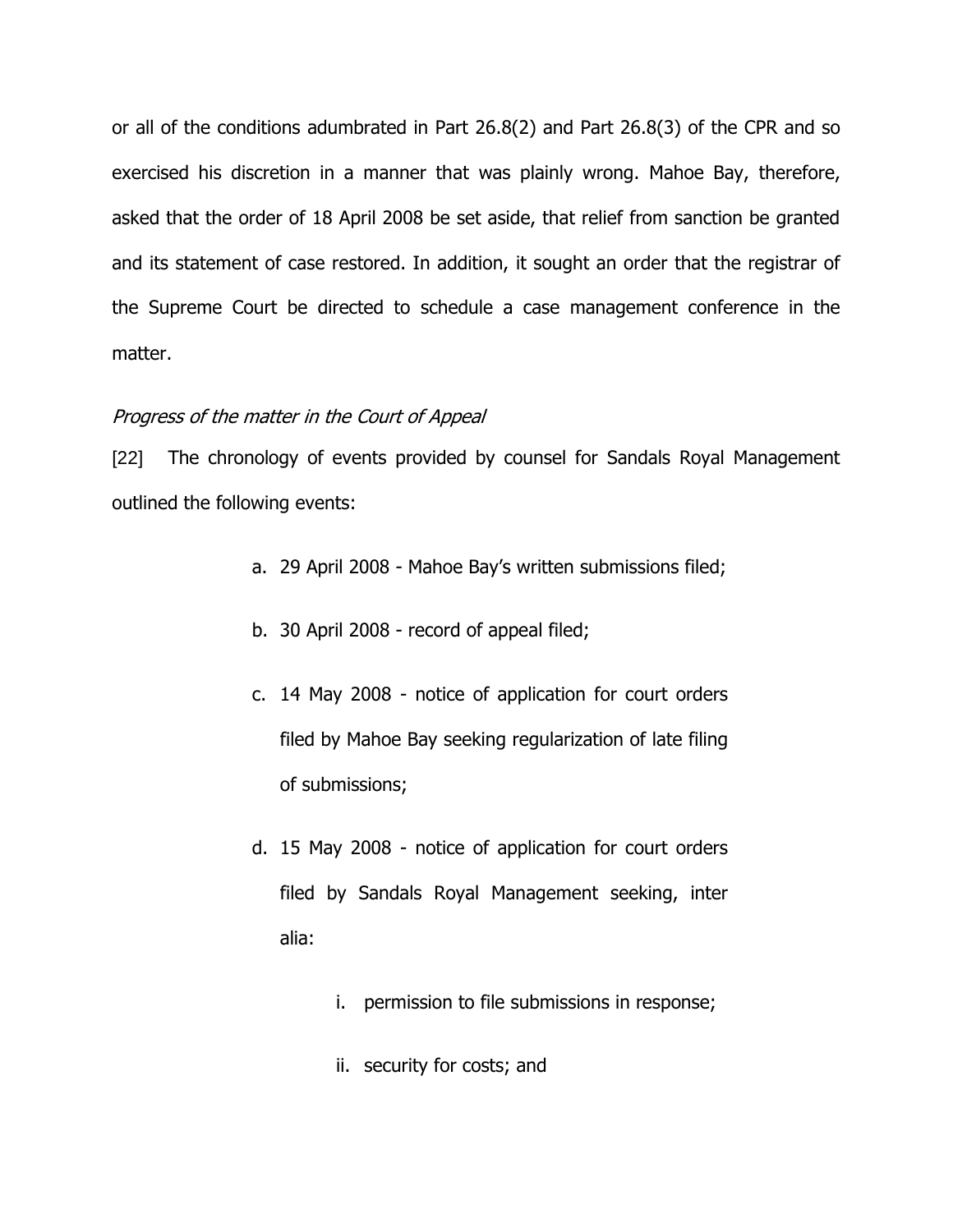- iii. correction of record of appeal to include amended defence and counterclaim filed by Sandals Royal Management and minute of order for Case Management Conference which came on for hearing 9 January 2007.
- e. 8 July 2008 order of Panton P granting notices of application for court orders filed by Mahoe Bay on 14 May 2008 and Sandals Royal Management on 15 May 2008 delaying hearing of appeal until execution of order;
- f. 31 October 2008 notification of order of Panton P received by Sandals Royal Management's attorneysat-law;
- g. 31 October 2008 submissions filed by Sandals Royal Management;
- h. 8 January 2009 notice of application for court orders filed by Mahoe Bay seeking regularization of late payment of security for costs;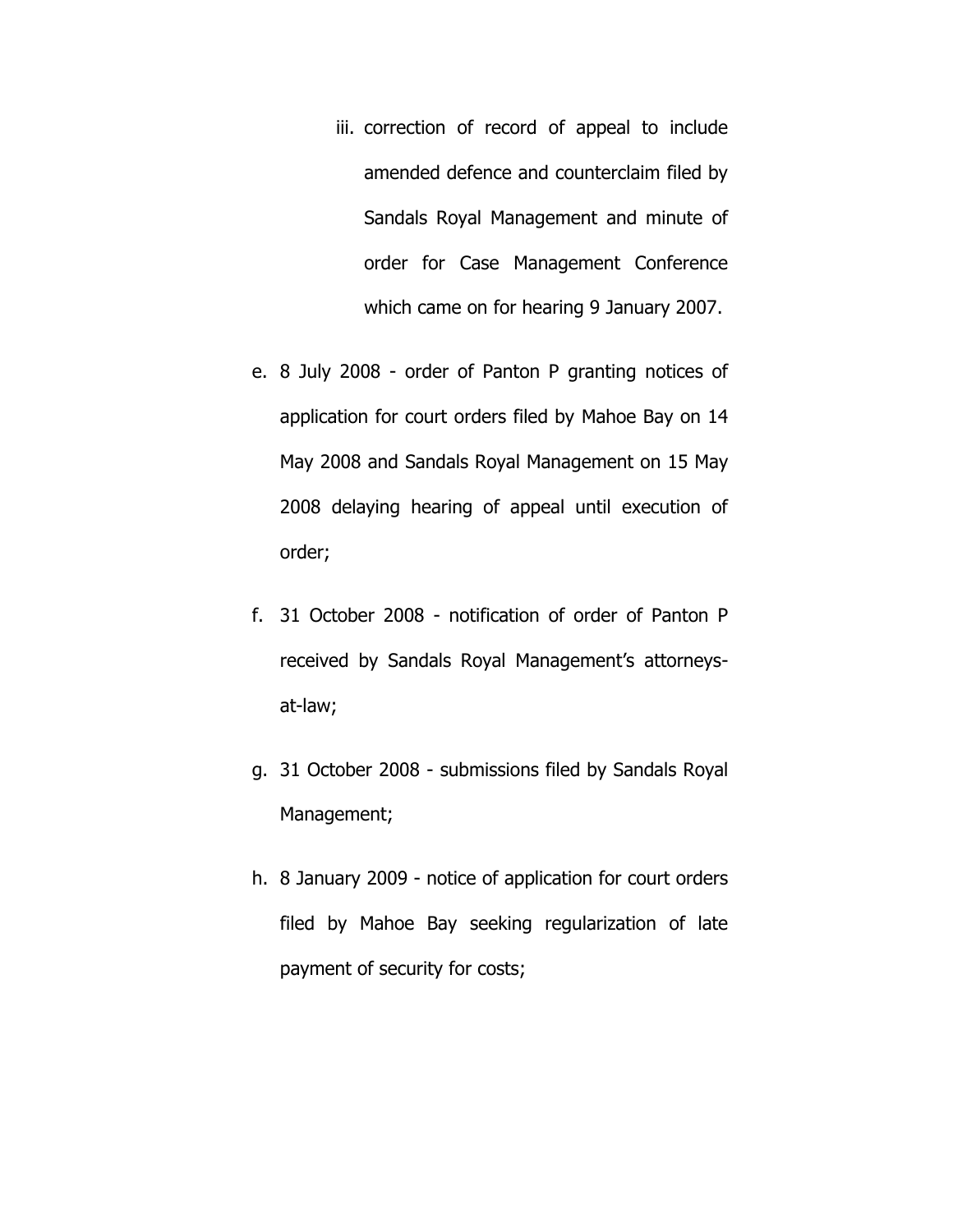- i. 21 January 2009 order of Cooke JA granting Mahoe Bay's application seeking regularization of payment of security for costs;
- j. 20 March 2010 notice of application to remove name from record filed by Grant, Stewart, Phillips & Co.;
- k. 28 June 2010 second notice of application to remove name from record filed by Grant, Stewart, Phillips & Company;
- l. 17 August 2010 order of Dukharan JA granting second notice of application to remove name from record filed by Grant, Stewart, Phillips & Company.

[23] After August 2010, nothing else occurred until a significant event for the purposes of this application. On 12 January 2011, Sandals Royal Management filed a notice of application seeking dismissal of the appeal for want of prosecution or alternatively, striking out the appeal for abuse of process. In referring to this event Sandals Royal Management, at paragraph 3 of the affidavit of Kimberly Campbell, said:

> "… at that time [Mahoe Bay] had failed to prosecute the appeal for almost three (3) years after having failed to prosecute the claim for almost six (6) years thereby causing prejudice to the respondent in the manner deponed to in the Affidavit of Taynia Elizabeth Nethersole filed on January 12, 2011."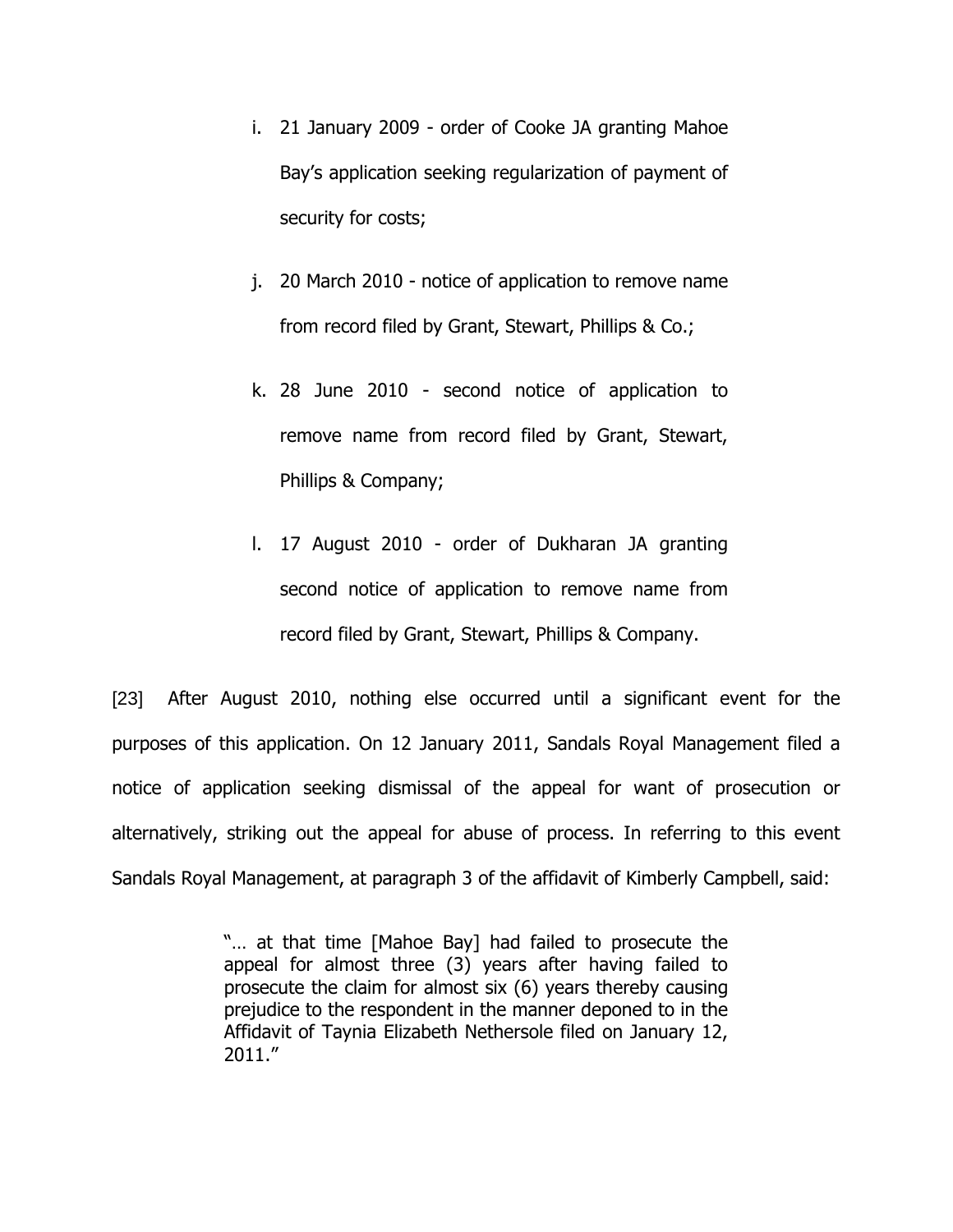[24] Taynia Nethersole, in the affidavit filed on behalf of Sandals Royal Management on 12 January 2011, had deponed among other things, that the continuous delay by Mahoe Bay had resulted in great prejudice to Sandals Royal Management which had been placed in a position of uncertainty for over 18 years since the claim had commenced and had incurred administrative expenses for the period. Taynia Nethersole also deponed in part, at paragraph 15 of her affidavit that:

> "Some of [Sandals Royal Management's] witnesses have left the company since the action commenced and cannot now be located. Other witnesses have migrated since this action has commenced and [Sandals Royal Management]..will now be put to the additional expenses of paying for the overseas travelling and local lodging of its witnesses as a result of [Mahoe Bay's] ... delay in prosecuting its claim and subsequent appeal. Given the length of time which has passed since the claim has arisen the recollection of [Sandals Royal Management's]…witnesses will also be adversely affected as a result of [Mahoe Bay's]…extended delay."

[25] On 1 March 2011, Sandals Royal Management filed a notice of withdrawal of the application for court orders, which had been filed on 12 January 2011. The notice of withdrawal expressly indicated that the withdrawal was "without prejudice to its [Sandals Royal Management's] rights therein". Kimberly Campbell deponed that the withdrawal of the notice of application was to facilitate settlement discussions between the parties so that the matter, which had spent almost 20 years in the court system as at 2011, could have been brought to an end. Despite the parties agreeing to discuss settlement, Mahoe Bay did not approach Sandals Royal Management for the holding of any such discussions and no discussions were, in fact, held.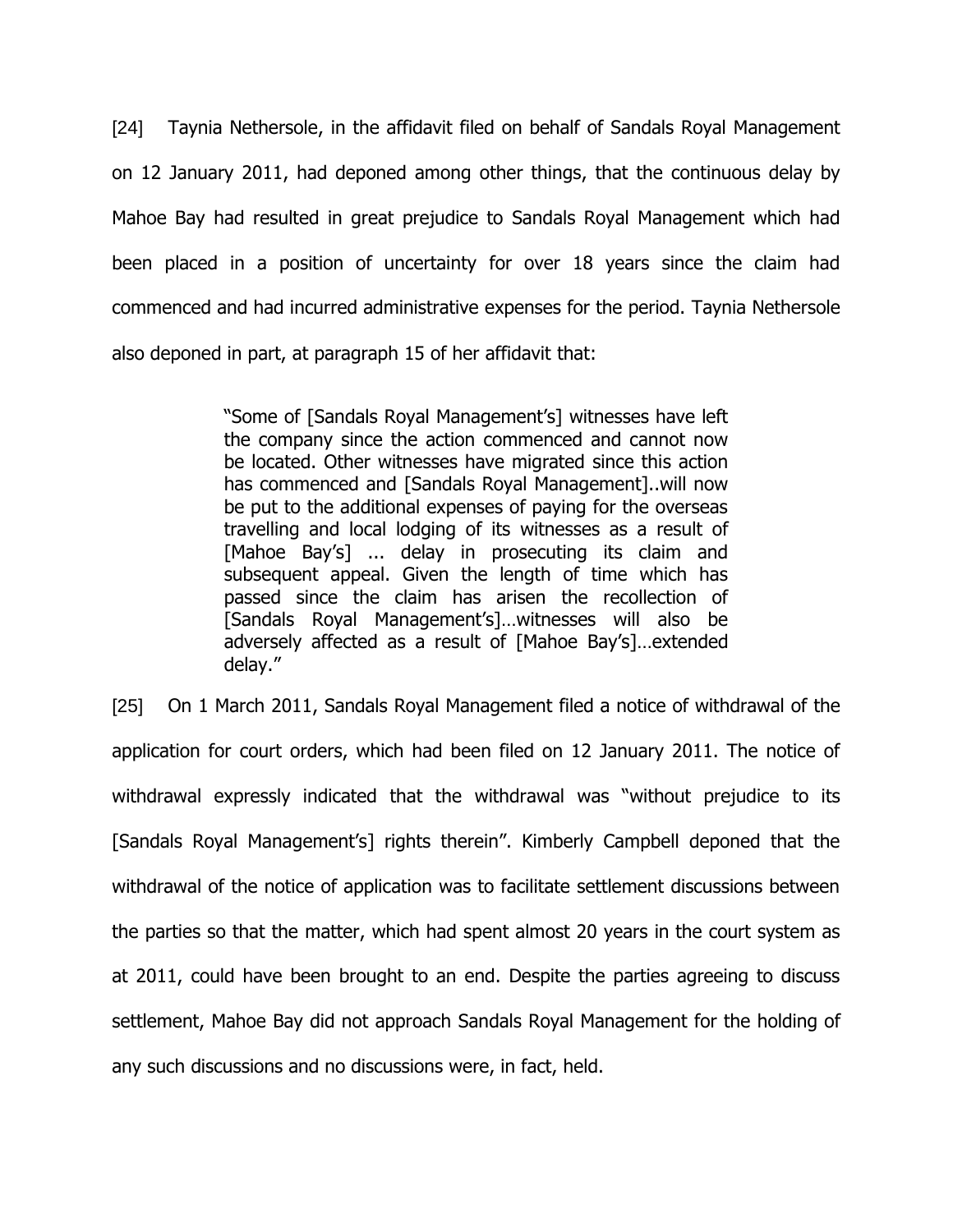[26] The next event occurred over seven and a half years later. On 10 December 2018, on behalf of Mahoe Bay, a notice of change of attorney-at-law was filed by the firm Ballantyne, Beswick and Company. Sandals Royal Management's attorneys-at-law, Myers Fletcher & Gordon, on 15 March 2019, were then served with a notice of hearing of appeal scheduling the appeal for hearing on paper during the week commencing on 29 April 2019. There is nothing in the evidence indicating what led to the issuance of the notice of hearing. Mahoe Bay filed further submissions on 4 April 2019.

[27] Spurred to action by the resurfacing of the matter, on 17 April 2019, Sandals Royal Management filed a fresh notice of application seeking similar orders as sought in 2011 for the dismissal of the appeal for want of prosecution or, alternatively, the striking out of the appeal as an abuse of the process of the court.

[28] The reasons for Sandals Royal Management's notice of application are succinctly outlined in the affidavit of Kimberly Campbell. In this affidavit, she deponed at the following paragraphs:

> "[18] The failure of [Mahoe Bay] to prosecute this appeal for now almost 11 years to date has caused significant prejudice to the respondent. This is against the background of [Mahoe Bay] having failed to prosecute the claim for almost six (6) years between the vacating of the trial date in 1997 and the date of [Sandals Royal Management's application for a Case Management Conference in 2003…

> [19] The continuous delay by [Mahoe Bay] has resulted in great prejudice to [Sandals Royal Management] who [sic] has been placed in a position of uncertainty for almost 27 years from the date of commencement of the action, and [Sandals Royal Management] incurred administrative expenses in relation to same for the said period.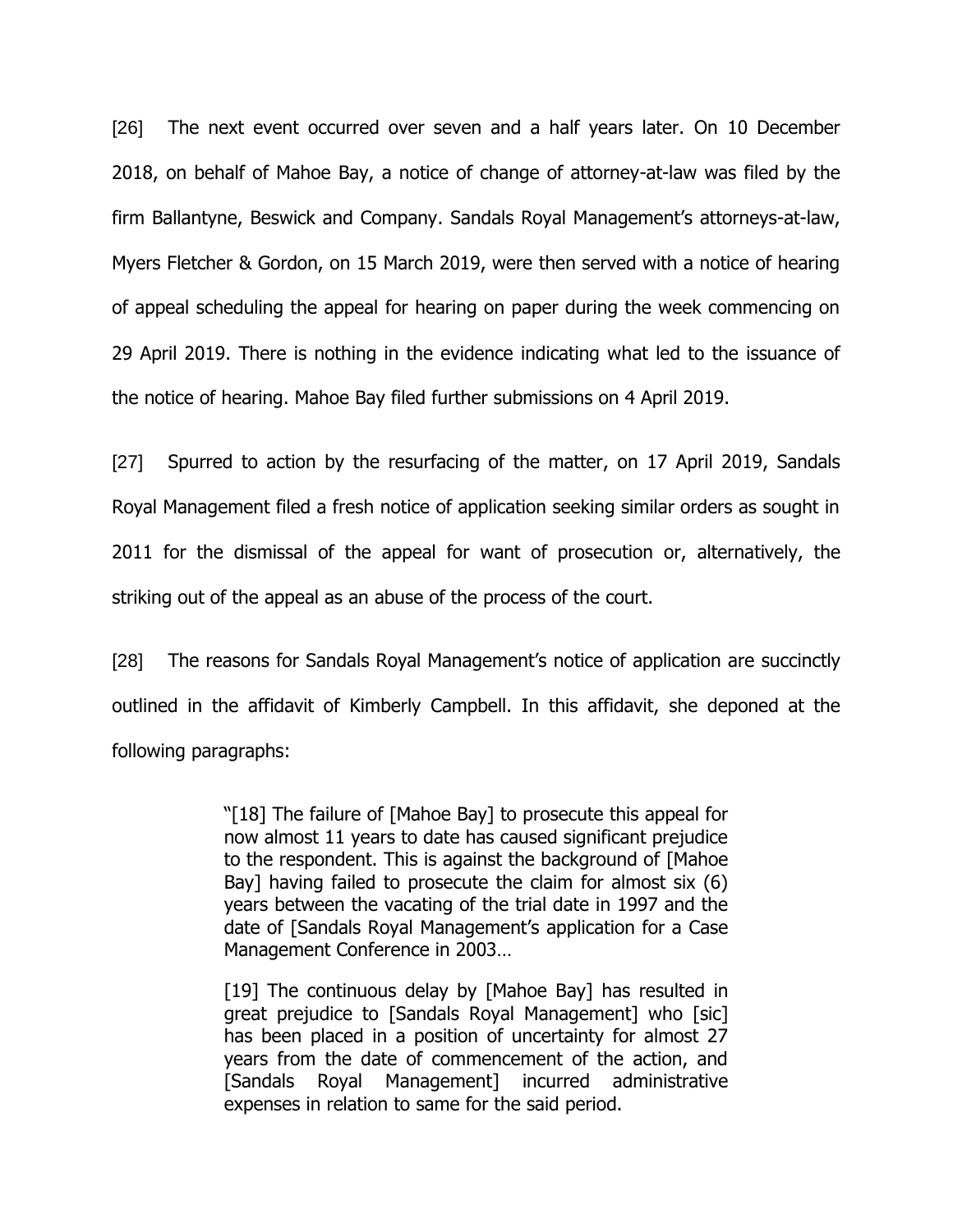[20] Some of [Sandals Royal Management's] witnesses have left the company since the action commenced and cannot now be located. Other witnesses have migrated since this action has commenced and [Sandals Royal Management] will now be put to the additional expense of paying for the overseas travelling and local lodging of its witnesses as a result of [Mahoe Bay's] delay in prosecuting its claim and subsequent appeal. Given the length of time which has passed since the claim has arisen, the recollection of [Sandals Royal Management's] witnesses will also be adversely affected as a result of [Mahoe Bay's] extended delay."

## **The submissions of Sandals Royal Management**

[29] Counsel for Sandals Royal Management first addressed the question as to whether it was entitled to bring the current application to dismiss the appeal for want of prosecution in light of the fact that it had withdrawn, albeit "without prejudice", its previous application in 2011. Relying on the case of **Hamilton (Andrew) et al v The** 

**Asset Recovery Agency** [2017] JMCA Civ 46, counsel referred to the three distinct, though related, ideas subsumed in the principle of res judicata, being (i) cause of action estoppel; (ii) issue estoppel; and (iii) '**Henderson v Henderson** abuse of process'.

[30] He argued that when Sandals Royal Management withdrew its application in 2011, it was clearly stated that this was done "without prejudice to its rights", which indicates that the issues raised in that application were neither previously determined nor abandoned. Counsel argued, in any event, that further excessive and inordinate delay by Mahoe Bay is sufficient ground to precipitate a new application for dismissal on the basis of delay. As a result, Sandals Royal Management was entitled to seek dismissal and/or striking out of the appeal.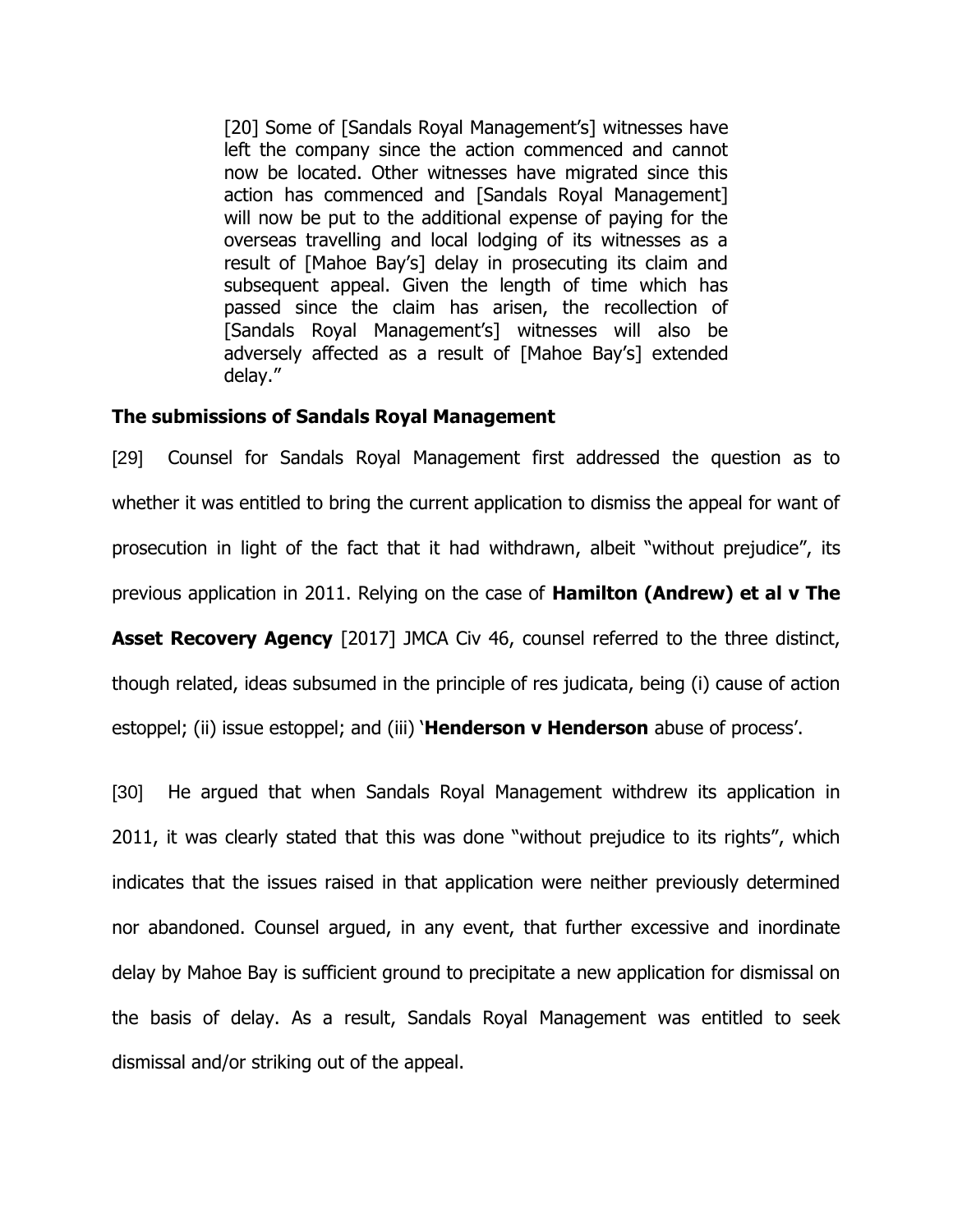[31] Counsel then addressed the grounds relating to want of prosecution and abuse of process together, as in his view, notwithstanding that the law differs, the factual matrix which satisfied both is the same.

[32] He submitted that, notwithstanding that no express rule of the Court of Appeal Rules ("CAR") had been breached, the appeal should be dismissed for want of prosecution or struck out for abuse of the process of the court for the following reasons:

- i. Mahoe Bay has allowed its appeal to languish in the court for 11 years with no step to expedite same;
- ii. despite agreeing to hold settlement talks, Mahoe Bay took no step whatsoever to arrange those discussions, let alone to settle the issues in dispute despite the accommodating position taken by Sandals Royal Management to, in good faith, withdraw its initial application to dismiss/strike out the appeal; and
- iii. the delay of Mahoe Bay has caused Sandals Royal Management significant prejudice in that it will be asked to defend an appeal in respect of which 11 years have passed since the facts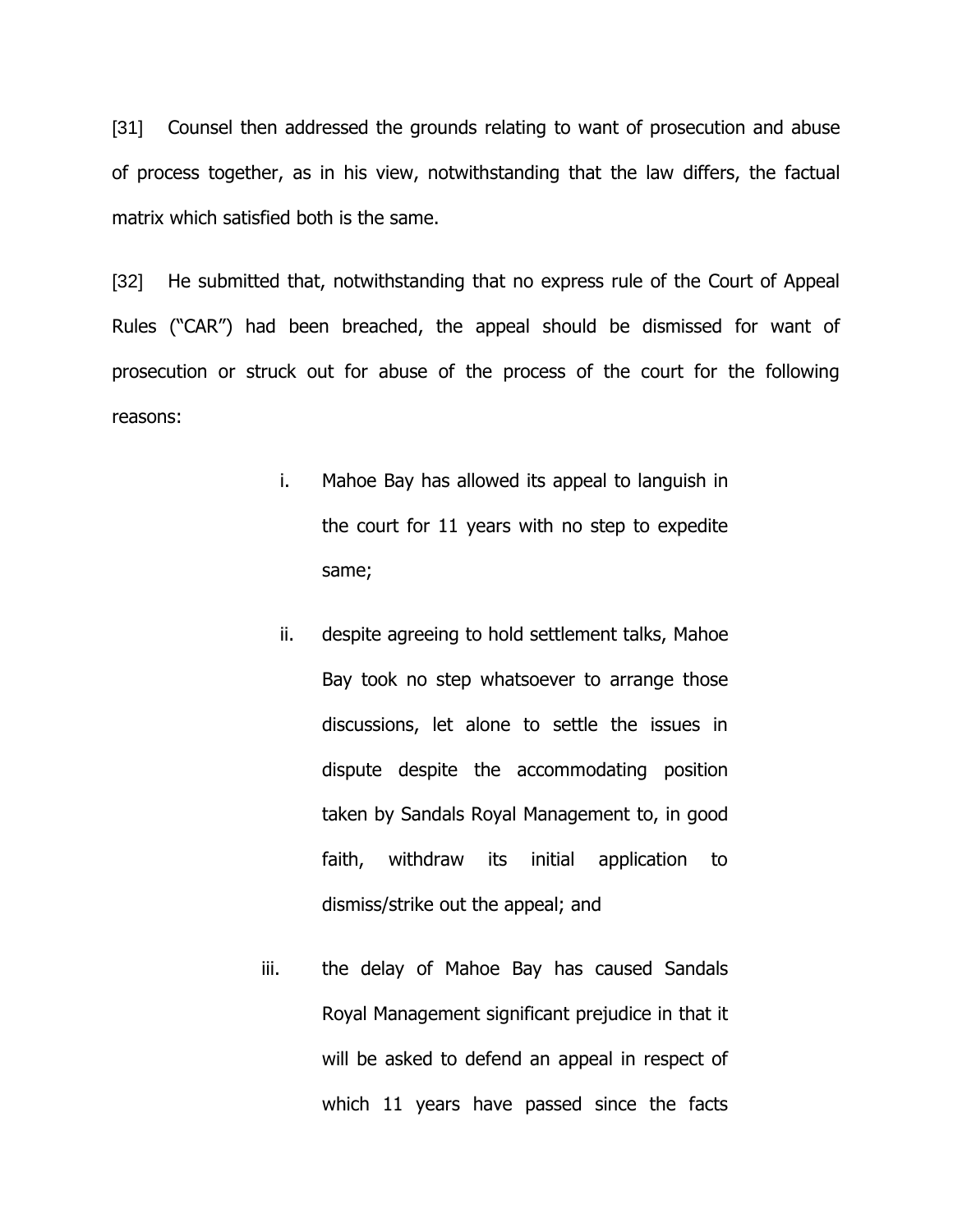which gave rise to the appeal and, if the appeal is successful, to defend a claim which has seen over quarter century pass since the facts which gave rise to the claim. Some of the witnesses on whose testimony Sandals Royal Management would have to rely in its defence have left Sandals Royal Management's employ and have migrated since the commencement of the claim.

[33] Counsel relied on rule 1.13 of the CAR, which provides that the court may strike out the whole or part of the notice of appeal and referred to rule 2.20 which, in counsel's view, makes it clear that it is the duty of the registrar of the court to ensure that all parties comply with the provisions of the rules. He relied on the cases of **Grovit v Doctor and Others** [1997] 1 WLR 640, which was applied in the case of **Gerville Williams and Ors v The Commissioner of the Independent Commission of Investigations and the Attorney General of Jamaica** [2014] JMCA App 7. Counsel highlighted that in the **Gerville Williams** case, the primary basis relied on by Morrison JA (as he was then), in making a finding of an abuse of process and dismissing the appeal for want of prosecution, was: "the appellants had shown no real intention of pursuing the appeal". Morrison JA had noted that the appellants in the **Gerville Williams** case had failed to take any steps to progress their appeal for well over a year.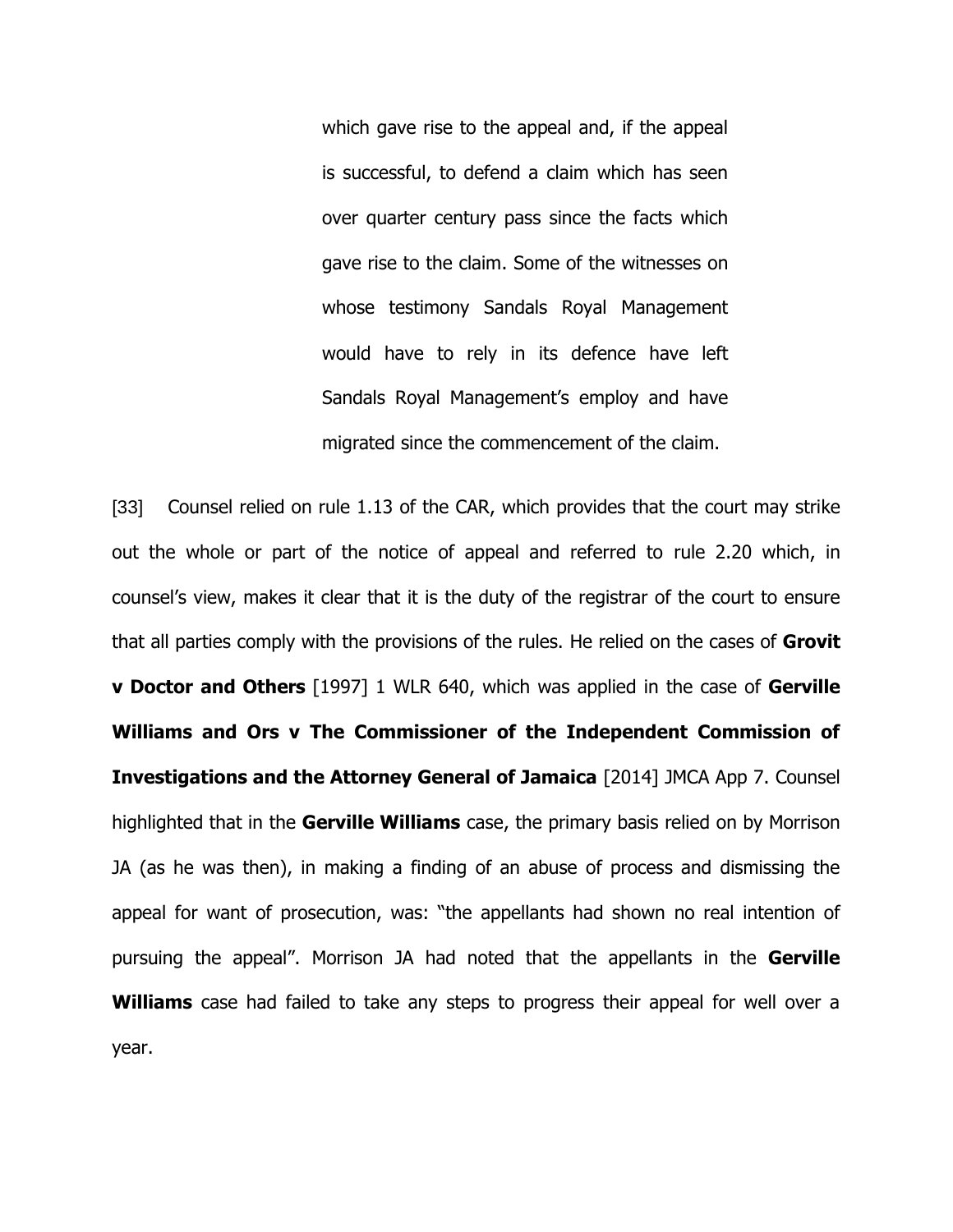[34] Counsel argued that a lack of real intention to pursue an appeal can be "evinced" from the failure to take steps to progress hearing of the case and that this can be seen even where reasons for delay can be apportioned between a plaintiff and a court registry, as seen in the case of **Norris McLean v Hamilton et al** (unreported), Supreme Court, Jamaica, Suit No CL M215/1993, judgment delivered 9 April 2002. In the **Norris McLean** case, the reasons for delay could have been apportioned between the Supreme Court registry and the plaintiff but the significance of the plaintiff's contribution to the delay was taken into account. The court struck out the proceedings for want of prosecution as the defendants were prejudiced by the long delay, including the fact that the ability to have a fair trial would have been significantly prejudiced as the defendant was unable to "get its witness". The latter issue is a key consideration in the court's determination as to whether an abuse of the process of the court has taken place (see: **Alcan Jamaica Company v Johnson and Anor** (unreported), Court of Appeal, Jamaica, Supreme Court Civil Appeal No. 20 of 2003, judgment delivered July 30, 2004).

[35] Counsel argued that for six years, Mahoe Bay had shown no interest in pursuing the claim in the Supreme Court which led to the claim being struck out. An appeal was filed in respect of the striking out of the claim and for almost three years (between 2008 and 2011), Mahoe Bay showed no interest in moving its appeal forward. There was also no interest shown by Mahoe Bay to have the substantial dispute in the matter resolved as it failed to approach Sandals Royal Management regarding settlement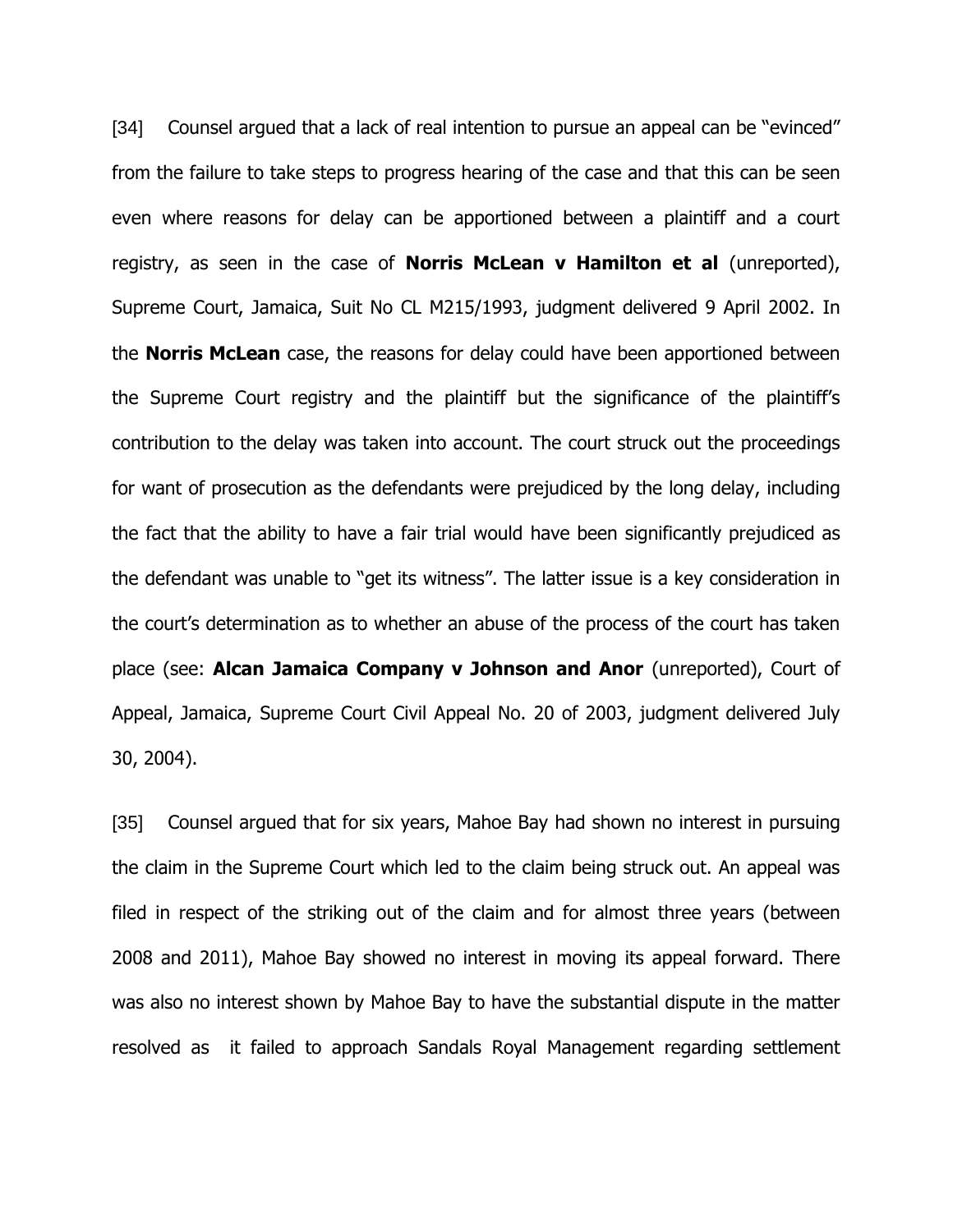although Sandals Royal Management had been accommodating in withdrawing its first application that it had filed for the dismissal of the appeal in 2011.

[36] Counsel further contended that "the appellant is quilty of complete inaction in its conduct of its appeal" and highlighted that appeals and matters had been struck out for inordinate delay and or abuse of the process of the court for much shorter periods than that reflected in the instant appeal. For example, one year in **Gerville Williams**, five years in **Alcan Jamaica Company** and five years in **Pete Drummond & Anor v Carl McFarlane** [2013] JMCA App 28. The appeal having been filed in April 2008, counsel noted that April 2019 marked the "unhappy anniversary" of its  $11<sup>th</sup>$  year in this court. Furthermore, the claim having been filed in 1992, the year 2019 would mark 27 years since it had commenced.

[37] Counsel noted that were the appeal to be heard and allowed, the matter would have to be sent back to the Supreme Court for the holding of a case management conference and a trial date would have to be set, with trial dates now currently being set for as far away as 2024. The resulting prejudicial impact to Sandals Royal Management, a company with employees that come and go, would be significant with some witnesses who have left its employ being untraceable while others have migrated. In addition, the memories of the company's witnesses would have been negatively impacted over the period.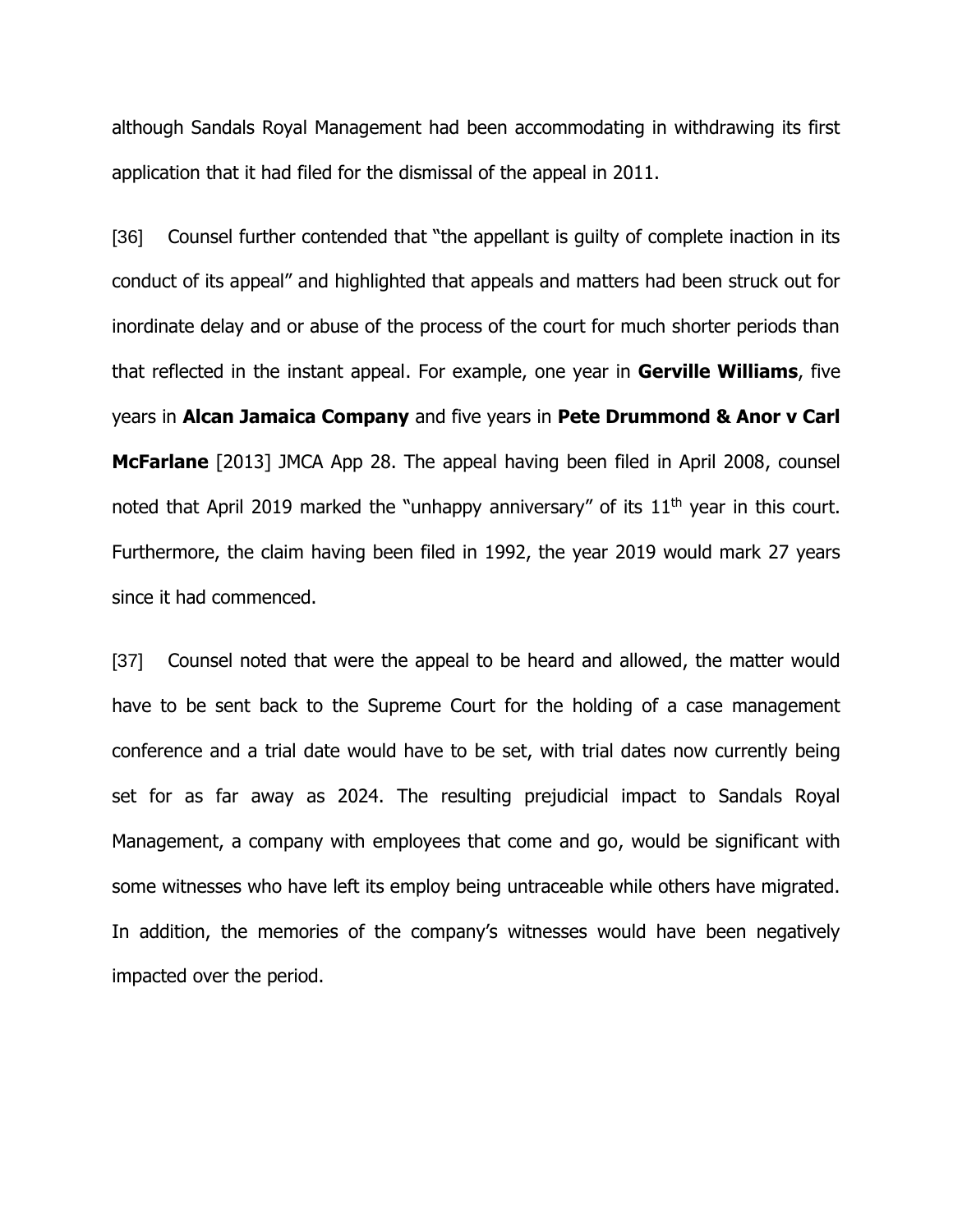[38] Counsel relied on the overriding objective of the CPR, which is for cases to be dealt with expeditiously and fairly, and argued that no expedition was displayed by Mahoe Bay.

[39] It was also highlighted that not only had Mahoe Bay's claim been struck out on 4 June 2007, but at the same time, judgment had been entered in favour of Sandals Royal Management by way of a declaration that Sandals Royal Management had acquired and enjoyed an easement over the wall which was the subject matter of the claim and it had the right to erect signs signifying the means of access to its premises. In addition, rights had been vested in a third party as, by virtue of the judgment, the reserved areas in the subdivision development had been vested in the relevant local authority. A reopening of the matter after 12 years would not only deprive Sandals Royal Management of the judgment in its favour but also deprive the local authority of the rights which had been vested in it.

#### **Mahoe Bay's submissions**

[40] Counsel for Mahoe Bay, Mr Beswick, indicated that Mahoe Bay strenuously objected to the application and would assert that; "at no time did [Mahoe Bay] fail to comply with any requirement of the court of appeal rules, as the matter languished in the registry and was never placed before the court to be heard".

[41] It was argued that the appeal was of vital importance to Mahoe Bay as the orders made by Jones J to strike out the claim were grossly prejudicial to its interests. Counsel argued that the orders made by Jones J, in striking out Mahoe Bay's claim on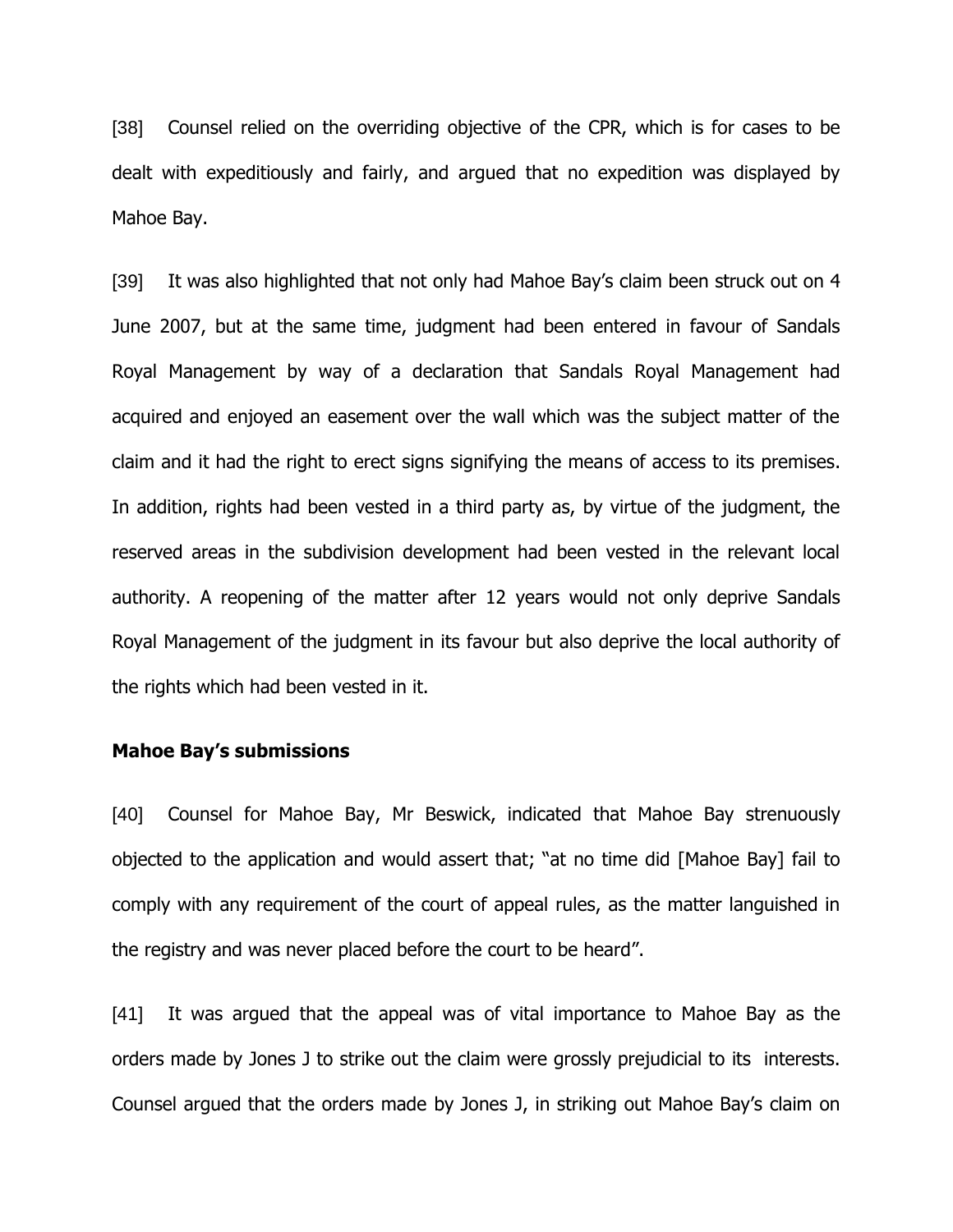the basis that a representative of Mahoe Bay had failed to attend the case management conference, were arbitrary and draconian.

[42] Counsel made the bold submission that the principles which apply to a consideration of an application to dismiss an appeal for want of prosecution or strike out an appeal as an abuse of the process of the court are the same as those which apply to the striking out of a claim. Counsel argued that the application before the court was draconian and was itself an abuse of the process of the court.

[43] In line with his submission that the relevant principles to be considered are those which relate to the striking out of a claim, counsel referred to the decision of this court in **S&T Distributors Ltd v CIBC Jamaica Ltd et al** (unreported), Court of Appeal, Jamaica, Supreme Court Civil Appeal No 112/2004, judgment delivered 31 July 2007, in which Harris JA highlighted that the striking out of a claim is a severe measure and the power to do so is to be exercised with extreme caution. Further, such action should only be taken in plain and obvious cases. This view was supported by F Williams J (as he was then) in the Supreme Court in the matter of **Hamilton, Herbert A v Minister of National Security and Attorney General of Jamaica** [2015] JMSC Civil 39.

[44] Counsel also relied on the case of **Peerless Limited v Gambling Regulatory Authority and others** [2015] UKPC 29 in which the Privy Council held that considerable caution and proportionality should be exercised where the draconian power to terminate proceedings without a hearing on the merits is being exercised. He highlighted that the Privy Council noted that there were options which could be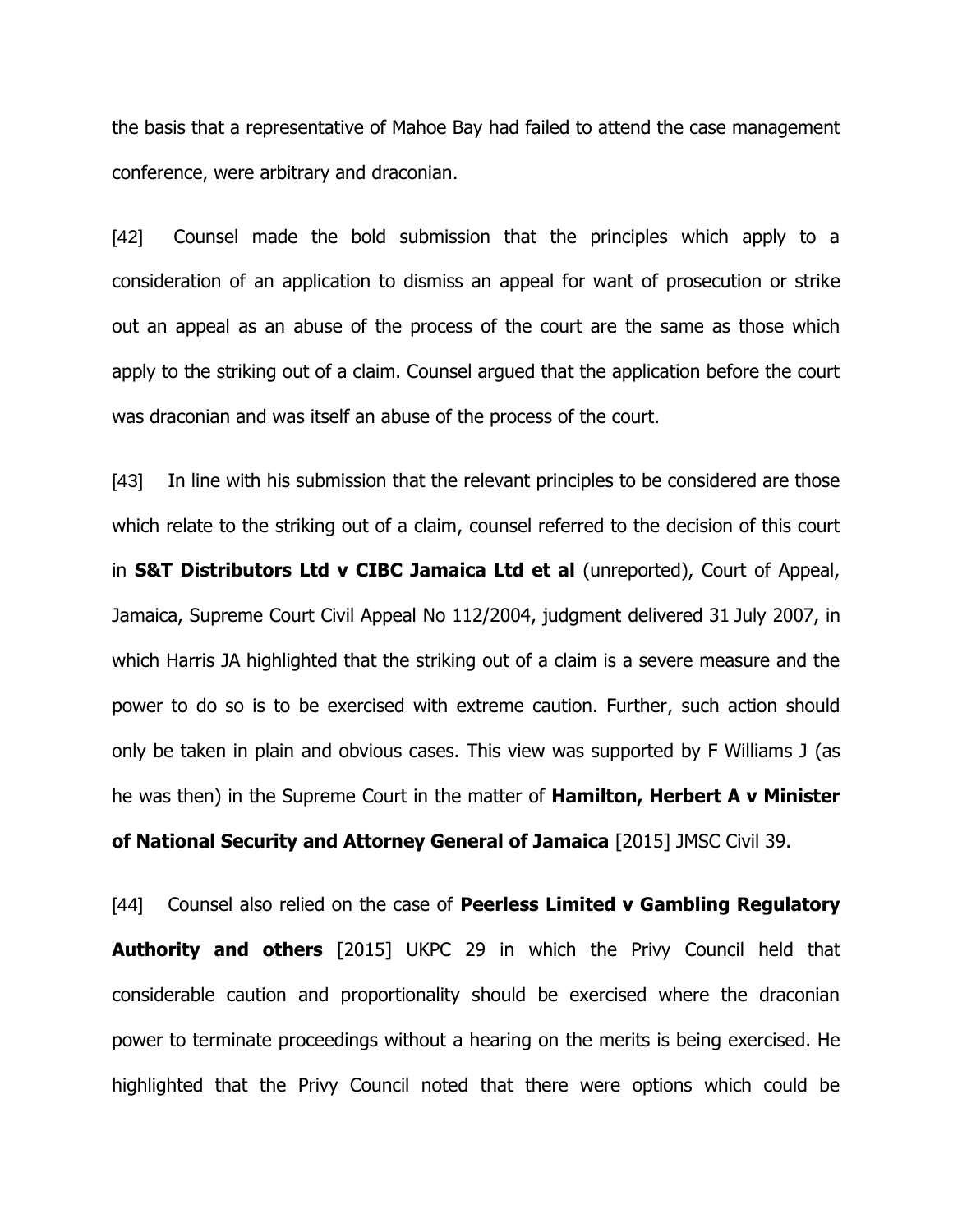exercised instead of terminating proceedings such as the making of wasted costs orders and the award of costs.

[45] Counsel submitted that Mahoe Bay had a strong claim and that Jones J had no good reason for striking out the claim. Counsel relied on the case of **Wayne Reid, Jentech Consultants Ltd v Curtis Reid** [2015] JMCA App 3 in which the learned President highlighted that although the court was unhappy with the length of time that a matter had been before the court, the overriding objective was for justice to be done in light of the serious complaint which had been made in respect of the decision of the judge at first instance.

[46] Counsel argued that Mahoe Bay had complied with the rules of the court by filing the notice of appeal promptly as well as the record of appeal and its submissions in support of the appeal. Further "there was nothing that the rules required [Mahoe Bay] to do as this appeal would have been one to be considered on paper". The file was therefore complete and there was no need for Mahoe Bay to do anything else. As Mahoe Bay had fully complied with the rules they should not now be sanctioned "when at all times they had indicated and enforced their right to appeal."

[47] Counsel highlighted that Mahoe Bay would suffer great prejudice if the appeal is struck out as the relevant limitation period has expired. He argued that the claim was still live before the court so there could still be a fair trial. Further, Sandals Royal Management had suffered little or no prejudice as the lands in question belong to the appellant. Counsel argued that while the court has a discretion to strike out a statement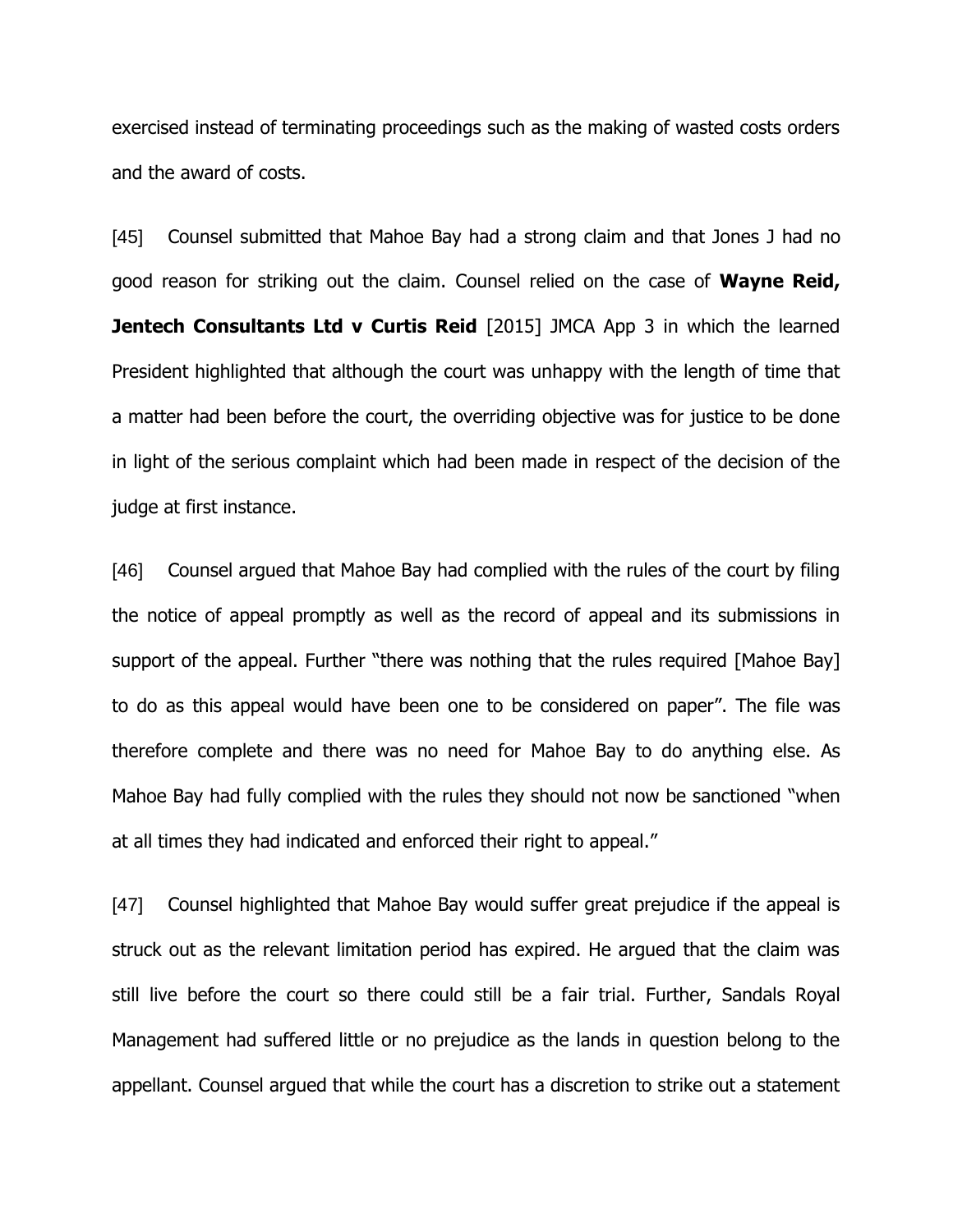of case for non-compliance with an order of the court or for delay, this discretion is to be exercised subject to the court's mandate to deal with cases justly. He referred to the cases of **Strachan v The Gleaner Company** (unreported), Court of Appeal, Jamaica, Motion No 12/1999, judgment delivered 6 December 1999, which was approved in the case of **Charmaine Bowen v Island Victoria Bank Ltd, Union Bank Limited et al**  [2014] JMCA App 14 in which Phillips JA highlighted that in exercising a discretion to strike out a statement of case the court should consider the length of the delay, the reasons for the delay, the merit of the case and whether any prejudice may be suffered by the opposing side. Further, in the **Strachan** case it was highlighted that; "Notwithstanding the absence of a good reason for delay, the court is not bound to reject an application for an extension of time, as the overriding principle is that justice has to be done".

[48] Counsel also relied on the cases of **Costellow v Somerset County Council**  [1993] 1 WLR 256 and **Hugh Bennet and Jacqueline Bennet v Michael Williams** [2013] JMSC Civ 194, arguing that the court should determine whether any prejudice to Sandals Royal Management is substantial in nature.

[49] Mr Beswick argued forcefully that there is no delay or inaction unless there is a breach of the Rules. There is no fault, delay, inactivity or breach by Mahoe Bay. No litigant can force a registrar to set down an action. There is no evidence to show that any delay is the fault of Mahoe Bay. Mahoe Bay does not have to do anything other than what the Rules require, such as filing the notice of appeal, the record of appeal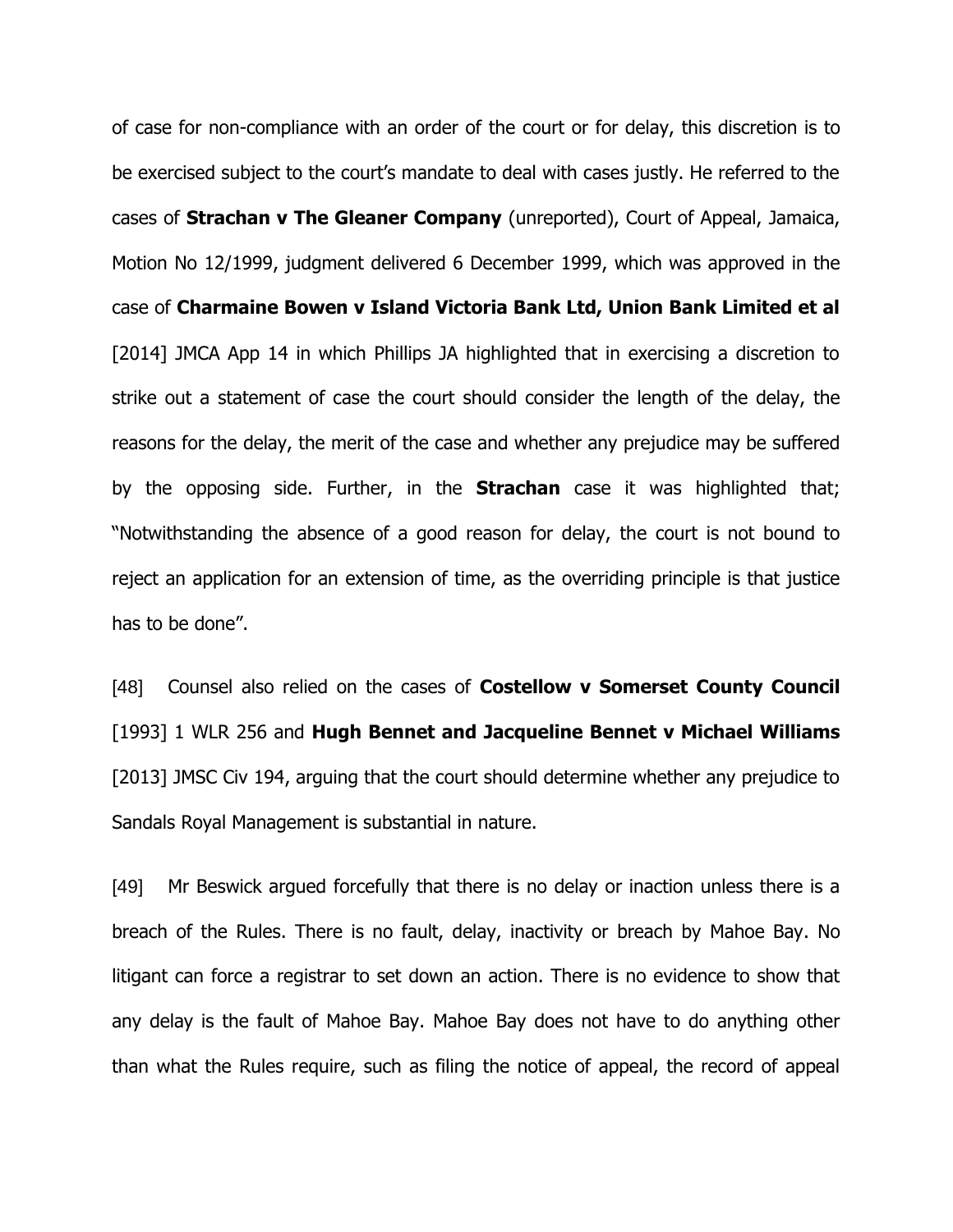and submissions. There is no requirement for Mahoe Bay to write and enquire as to what has happened to the appeal. He also argued that in order to succeed in their application, Sandals Royal Management must show that there is a breach of which Mahoe Bay is guilty. Delay and inactivity can only occur if there is a breach.

[50] He submitted that Sandals Royal Management's argument that it has been prejudiced is a mere bald assertion as the claim is buttressed by paper, there is title to the land and the fundamental claim is grounded in trespass. Prejudice arises when your validly asserted right is denied which is what will happen if the appeal is struck out. There would be no prejudice if a reversal of the orders made on the counterclaim on 4 June 2007 takes place. This is because Sandals Royal Management had no such right before those orders were made.

[51] Counsel concluded that Mahoe Bay owns registered title to the land in question, the boundaries had been trespassed on by Sandals Royal Management and it was almost impossible to deny the merits of the case.

[52] He submitted that the principles governing striking out of cases were also relevant to the application and so the court should consider the merits of the appeal.

#### **Sandals Royal Management's response to the authorities cited by Mahoe Bay**

[53] In responding to the authorities, Mr Kelman made a number of general statements including the fact that none of the authorities cited by Mahoe Bay addressed the issue of dismissal for want of prosecution. He maintained that although Mr Beswick made a bold statement in so far as the relevant and applicable legal principles are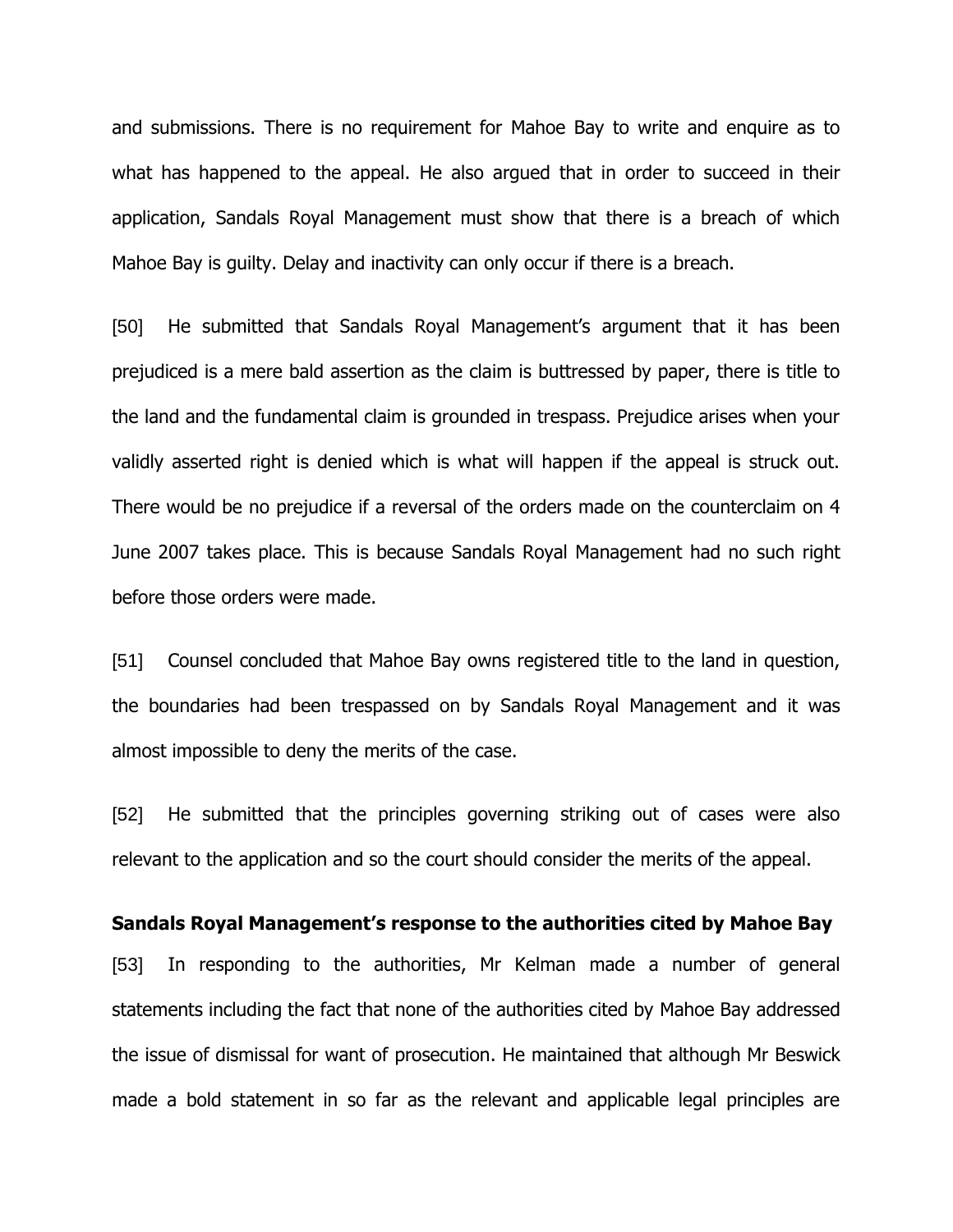concerned, he did not cite any case dealing with the issue of dismissal for want of prosecution which supports his submission that delay in relation to want of prosecution can only occur if there is a breach of or non compliance with a rule.

[54] Mr. Kelman further contended that while counsel for Mahoe Bay urged the court that the merit of the appeal was an appropriate consideration in applications of this type, none of the cases on dismissal for want of prosecution have looked at merit as "exculpatory in respect of prolonged inactivity".

[55] He argued that, contrary to the argument of Mr. Beswick that there is no prejudice unless there was a pre-existing right that was impacted, prejudice in matters of this type is not dependent on a pre-existing right but instead includes matters of expense and impact on the recollection of the witnesses.

[56] Counsel distinguished the cases on which Mahoe Bay had relied, although not all of them had been provided in the bundle of authorities:

- i. in the **Wayne Reid** case the matter concerned an application for a stay of execution;
- ii. in the **Peerless** case the matter involved an application for leave to apply for judicial review and so does not assist the appellant;
- iii. the **Herbert Hamilton** case was a judicial review matter and an application was made to strike out the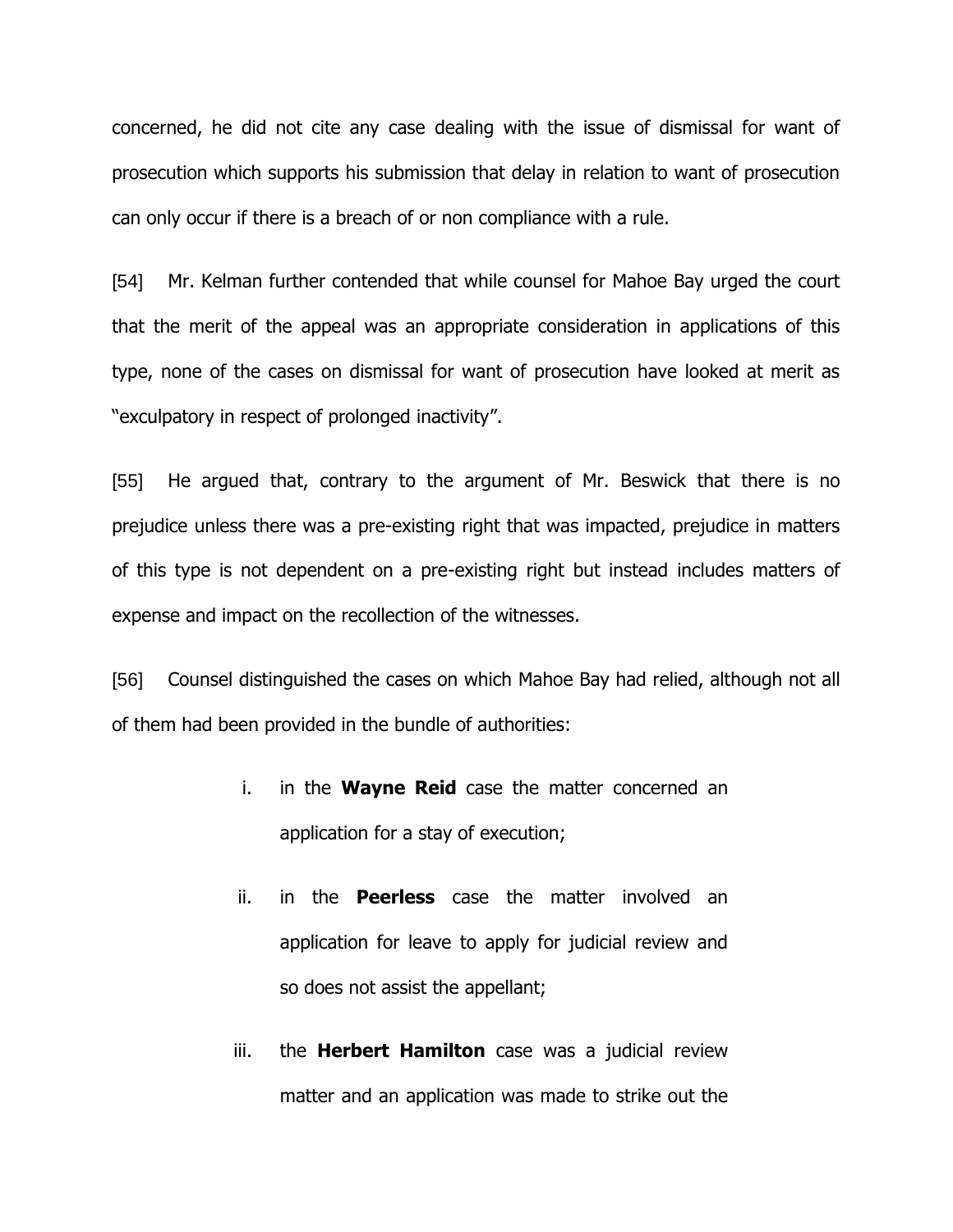claim for failure to disclose reasonable grounds; not to dismiss for want of prosecution, or to strike out due to inactivity and an abuse of the process of the court;

- iv. the case of **AG v Dixon** concerned an application to extend time to file a defence;
- v. the **Costellow** case related to a striking out and extension of time to file appeal; and
- vi. for the **Strachan v Gleaner Co** and **Charmaine Bowen** cases no copies were provided, however those cases did not involve issues of dismissal for want of prosecution or the striking out of an appeal for inaction such as to constitute an abuse of the process of the court.

[57] He concluded that the cases relied on by Mahoe Bay did not provide any useful guidance to the court in respect of the application.

## **Discussion and analysis**

## Was this application barred?

[58] It did not appear that Mr Beswick, on behalf of Mahoe Bay, was of the view that Sandals Royal Management was barred from making this application by virtue of the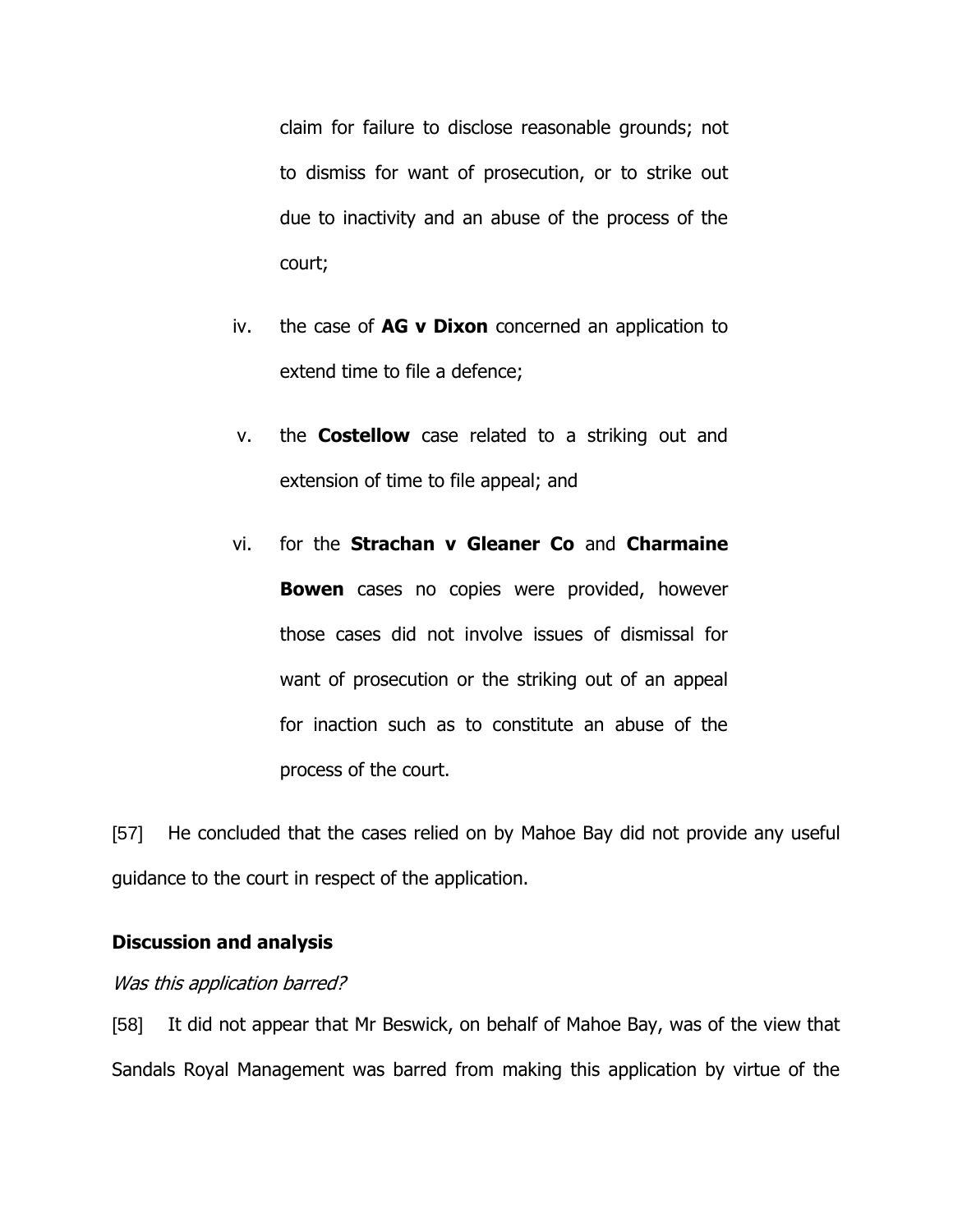doctrine of res judicata. We note that this issue was raised by Sandals Royal Management, perhaps out of an abundance of caution, in light of the fact that it had withdrawn a previous application in similar terms as the one we heard. It was our view that Sandals Royal Management was not barred from making this application.

[59] In any event, we also agree with the submission made by Sandals Royal Management that "further excessive and inordinate delay by [Mahoe Bay] is sufficient ground to precipitate a new application for dismissal on the basis of delay". Proceedings in court are ongoing. It is quite possible that an application to dismiss for want of prosecution could fail and thereafter facts arise which later justify the dismissal of the claim.

[60] Sandals Royal Management was therefore entitled to pursue the application to dismiss the appeal for want of prosecution or to strike it out as an abuse of process of the court.

## **The Law**

# **Dismissal for Want of Prosecution and Striking out a claim as an abuse of the process of the court due to inactivity and/or delay**

[61] The applicable principles to applications of this type are currently quite settled in our jurisdiction. There is hardly a matter that has been determined in our jurisdiction without reference to the locus classicus House of Lords decision of **Grovit v Doctor and Others**. The facts in that matter are useful. They are helpfully outlined in the headnote: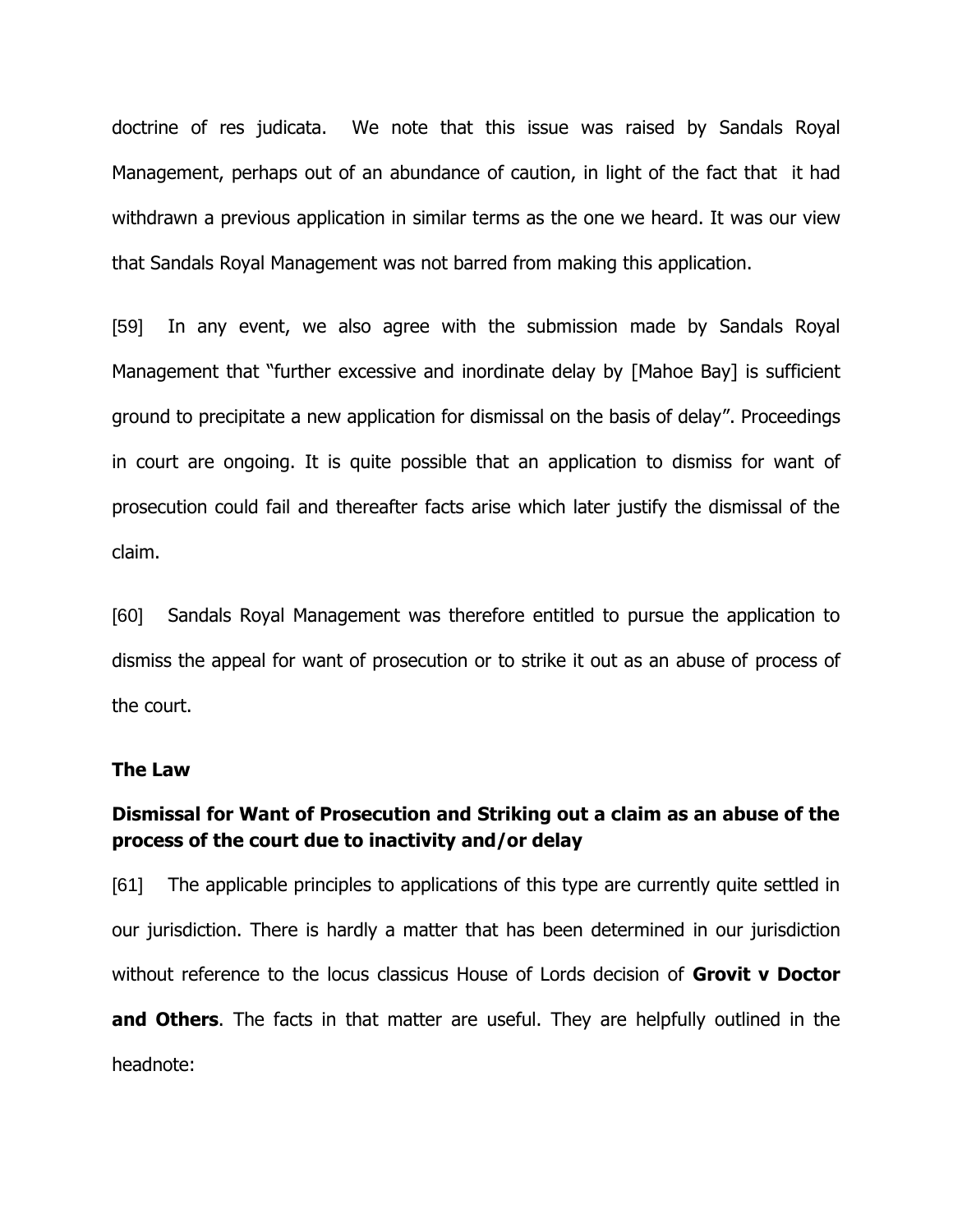"On 25 August 1989 the plaintiff brought proceedings against seven defendants, alleging, inter alia, that a written reference given by the first defendant to the second defendant in August 1989 was defamatory of the plaintiff. By a defence served on 25 October 1989 the defendants admitted publication of the statement and that it intended to refer to the plaintiff but denied that it was defamatory and pleaded justification. Subsequently, the claims against the fourth to seventh defendants were dismissed by consent. The third defendant went into liquidation and took no part in the appeal. On 11 July 1990 Wright J. dismissed an application under R.S.C., Ord. 18, r. 19 to strike out the libel claim and directed trial of the preliminary issue whether the words relied on were capable of bearing a defamatory meaning. The plaintiff took no further steps in the action after 20 September 1990. By summons dated 12 October 1992 the defendants applied to strike out the writ and statement of claim for want of prosecution. The deputy judge held that there had been inordinate and inexcusable delay and that the plaintiff had no interest in actively pursuing the litigation and ordered the action to be dismissed for want of prosecution. The Court of Appeal dismissed the plaintiff's appeal."

[62] The House of Lords dismissed the plaintiff's appeal. Lord Woolf wrote the

judgment of the court and early on in his judgment outlined the approach adopted by

the courts at that time. At page 642 of the judgment he stated:

"The approach which is adopted at the present time by courts on an application to dismiss an action for want of prosecution is set out by Lord Diplock in Birkett v James [1978] A.C. 297, 318F-G. Lord Diplock basing himself upon a note to R.S.C., Ord. 25, r. 1 in the Supreme Court Practice 1976, said:

'The power should be exercised only where the court is satisfied either (1) that the default has been intentional and contumelious, e.g. disobedience to a peremptory order of the court or conduct amounting to an abuse of the process of the court; or (2)(a) that there has been inordinate and inexcusable delay on the part of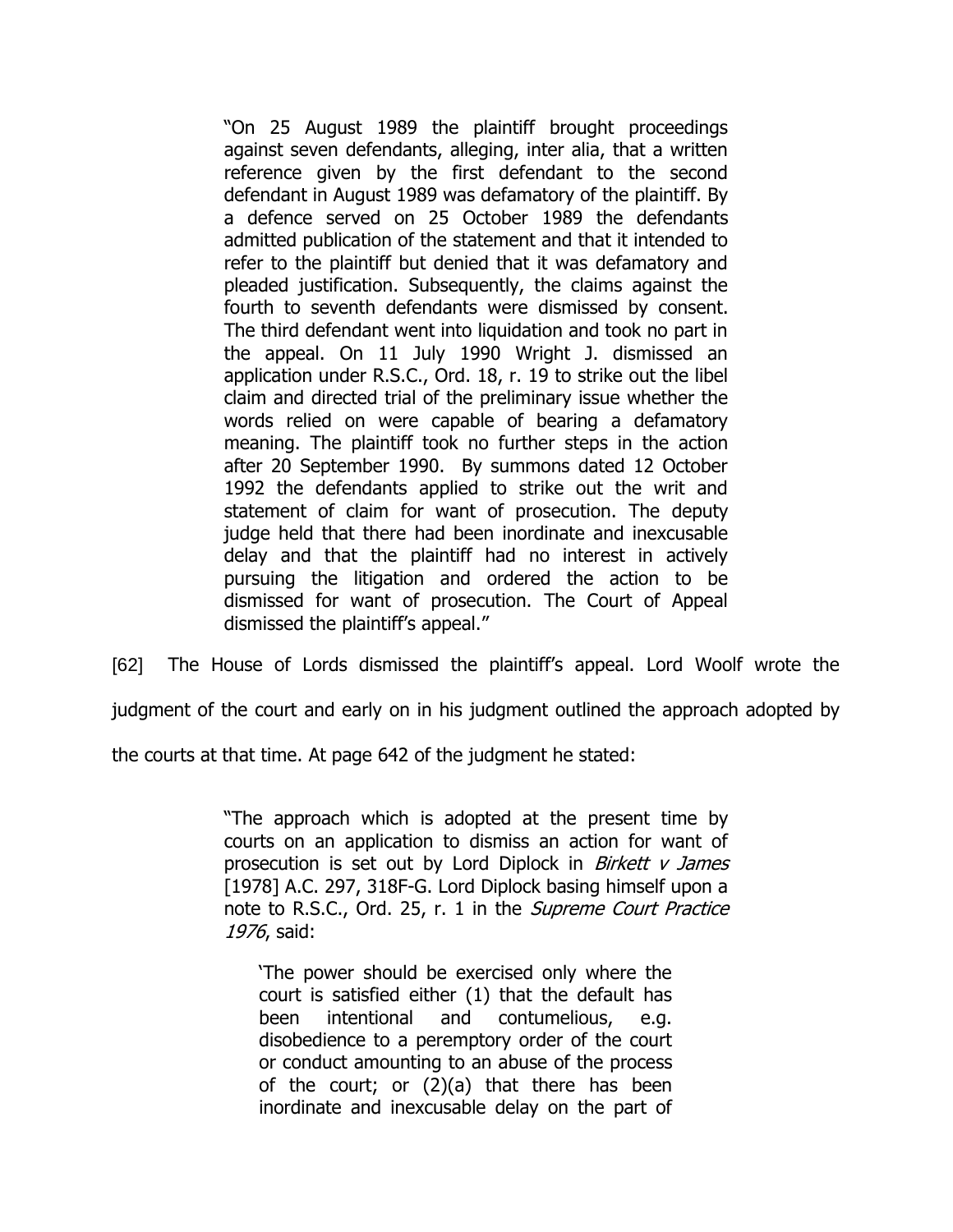the plaintiff or his lawyers, and (b) that such delay will give rise to a substantial risk that it is not possible to have a fair trial of the issues in the action or is such as is likely to cause or to have caused serious prejudice to the defendants either as between themselves and the plaintiff or between each other or between them and a third party'."

[63] Both the deputy judge and the Court of Appeal had concluded that the appellant

maintained the action in existence notwithstanding that he had no interest in having it

heard. Lord Woolf opined at pages 647 to 648:

"... I am satisfied that both the deputy judge and the Court of Appeal were entitled to come to the conclusion which they did as to the reason for the appellant's inactivity in the libel action for a period of over two years. This conduct on the part of the appellant constituted an abuse of process. The courts exist to enable parties to have their disputes resolved. To commence and to continue litigation which you have no intention to bring to conclusion can amount to an abuse of process. Where this is the situation the party against whom the proceedings is brought is entitled to apply to have the action struck out and if justice so requires (which will frequently be the case) the courts will dismiss the action. The evidence which was relied upon to establish the abuse of process may be the plaintiff's inactivity. The same evidence will then no doubt be capable of supporting an application to dismiss for want of prosecution. However, if there is an abuse of process, it is not strictly necessary to establish want of prosecution under either of the limbs identified by Lord Diplock in Birkett v. James [1978] A.C. 297. In this case once the conclusion was reached that the reason for the delay was one which involved abusing the process of the court in maintaining proceedings when there was no intention of carrying the case to trial the court was entitled to dismiss the proceedings.

It is possible that in his judgment Evans L.J. was indicating that in a hybrid situation, an action could be dismissed for want of prosecution albeit that the evidence strictly fell short of what is required under limb (1) and limb (2) when each is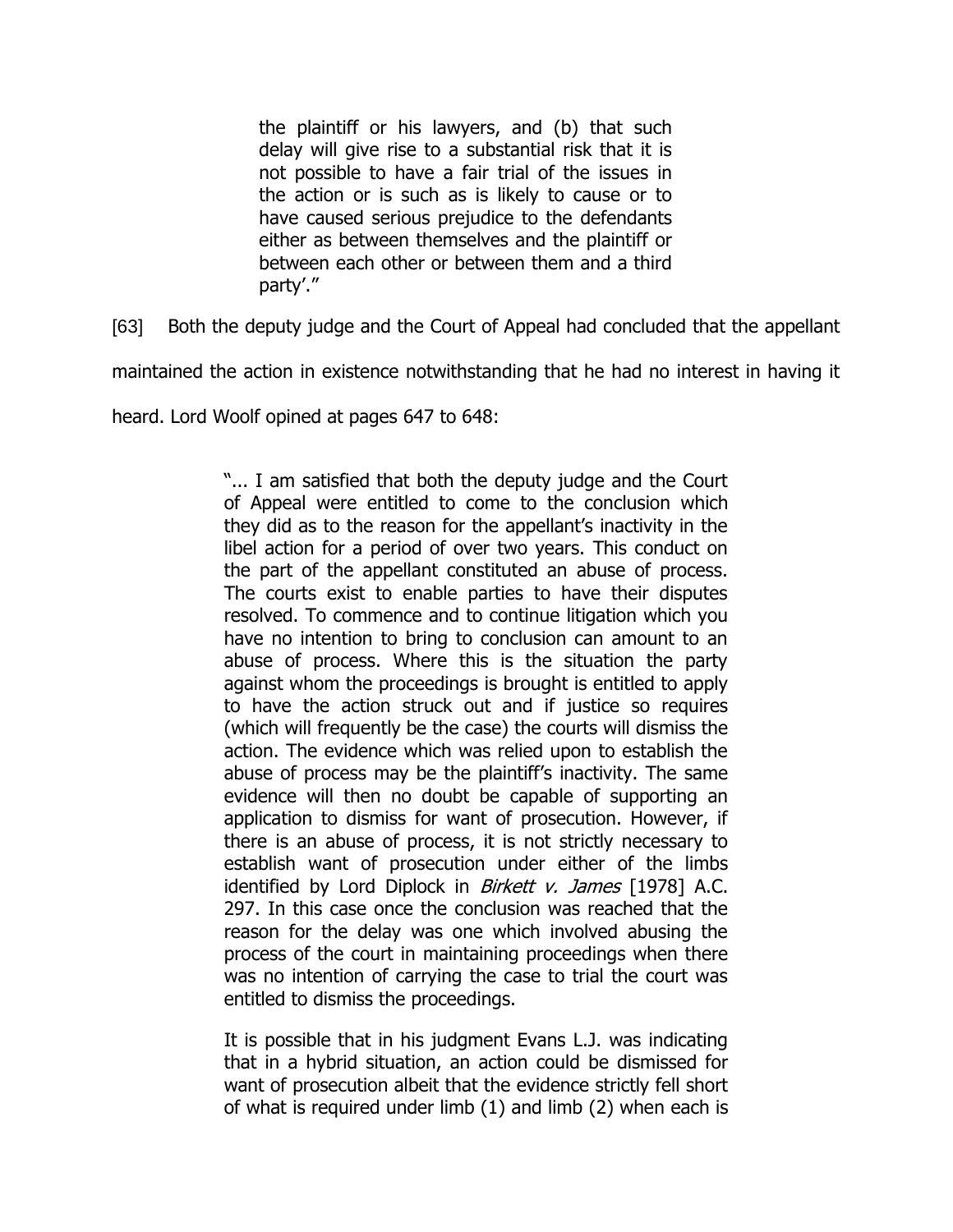considered separately. I can appreciate the reasons why it could be thought to be appropriate to adopt this approach. I would prefer to leave this qualification on Lord Diplock's approach to be finally determined in a case where the issue is fully argued on both sides."

# [64] In the case of **Pete Drummond and Jamaica Public Service Company Ltd**

**v Carl McFarlane** [2013] JMCA App 28, the court heard and granted an application to strike out an appeal from the judgment of M McIntosh J which had been given on 18 September 2007. By notice of appeal filed 4 October 2007, the respondent challenged the judge's findings of contributory negligence and the quantum of damages assessed. At a case management conference held on 26 May 2009, Dukharan JA ordered that the respondent file a supplemental record of appeal to include the notes of evidence and fixed the appeal for hearing on 28 September 2009. The matter was taken out of the list on that date as the notes of evidence were still unavailable. The court suggested that efforts be made to agree the notes of evidence in the absence of the learned judge's notes.

[65] The applicant's attorneys-at-law wrote several letters to the respondent's attorneys-at-law following up on the orders and suggestions made by the court. There was no response. The applicant's attorneys-at-law by letter dated 19 September 2011 notified the respondent's attorneys-at-law that they intended to apply to the court to strike out the appeal if a response was not provided within 21 days. There was no response to the last letter and so the applicant, on 16 August 2012, filed an application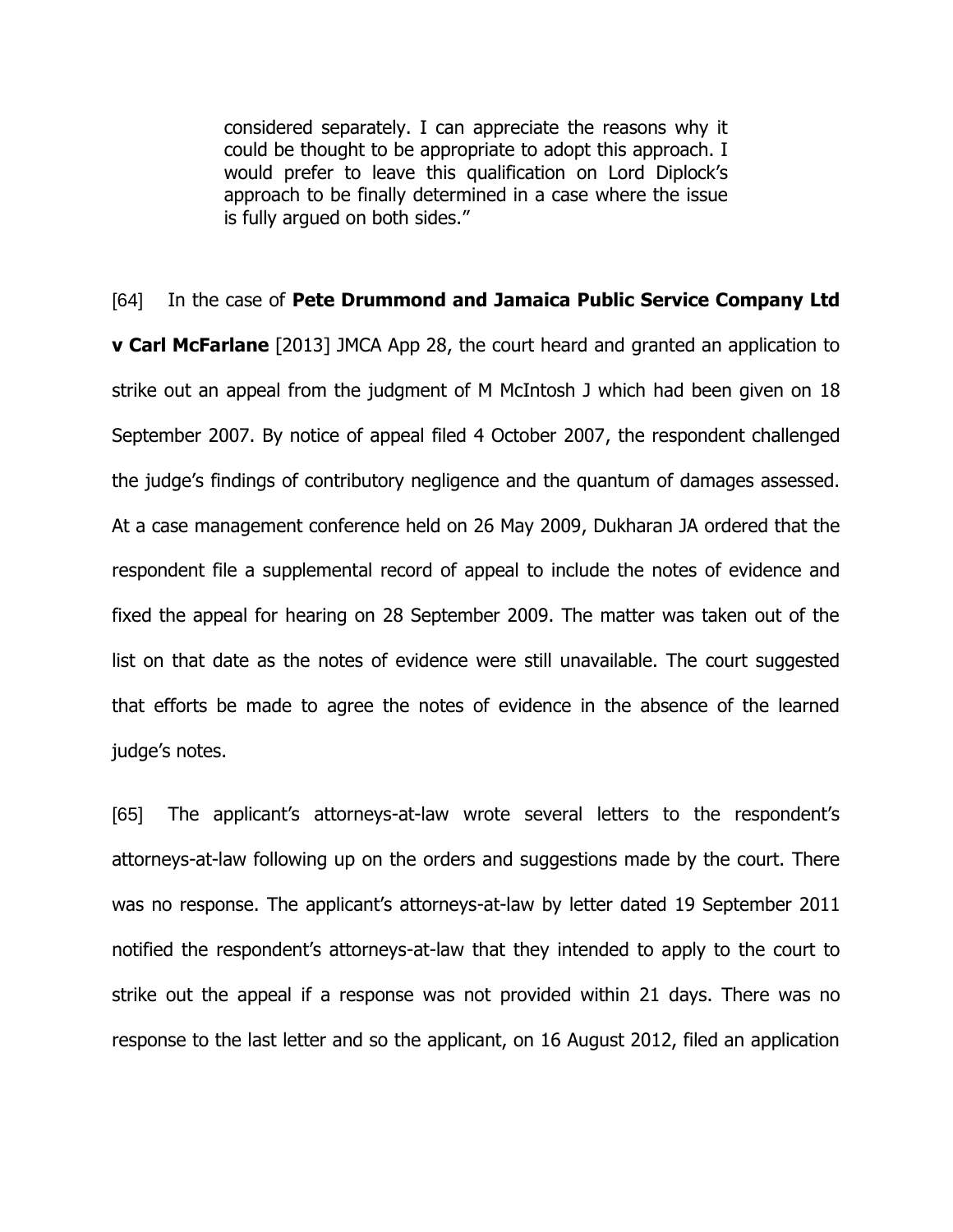to strike out the appeal. It was only when the application came on for hearing that

there was a flurry of activity in an attempt to secure the notes of evidence.

[66] Morrison JA opined at paragraph [10] of the judgment:

"There can be no question that the delays in prosecuting this appeal and the level of inaction by the respondent's attorney-at-law have been extraordinary. It is typical that the only response made on the respondent's behalf was made at the last moment and even then, by the respondent's attorney's secretary and not by the attorney himself. Bearing in mind that the action in this case relates to a 1990 accident, we consider this a case in which the court is fully justified in making an order for immediate striking out of the appeal."

[67] In the case of **Gerville Williams and Ors v The Commissioner of the Independent Commission of Investigations and the Attorney General of Jamaica** [2014] JMCA App 7, the appellants, by notice of appeal filed 13 June 2012, challenged the 25 May 2012 judgment of the full court of the Supreme Court dismissing their claim. By notice filed 31 May 2013, the  $1<sup>st</sup>$  respondent applied for an order dismissing the appeal for want of prosecution. The appellants applied for orders extending the time within which to serve their skeleton arguments and file the record of appeal. Both applications were heard together and the court refused the appellant's application to extend time and dismissed the appeal for want of prosecution.

[68] Morrison JA stated at paragraphs  $[31] - [33]$  of the judgment:

"Without an order for extension of time, the appellants are back in the position in which they found themselves on 4 November 2013. I think it is fair to conclude that…as at that date the appellants had shown no real intention of pursuing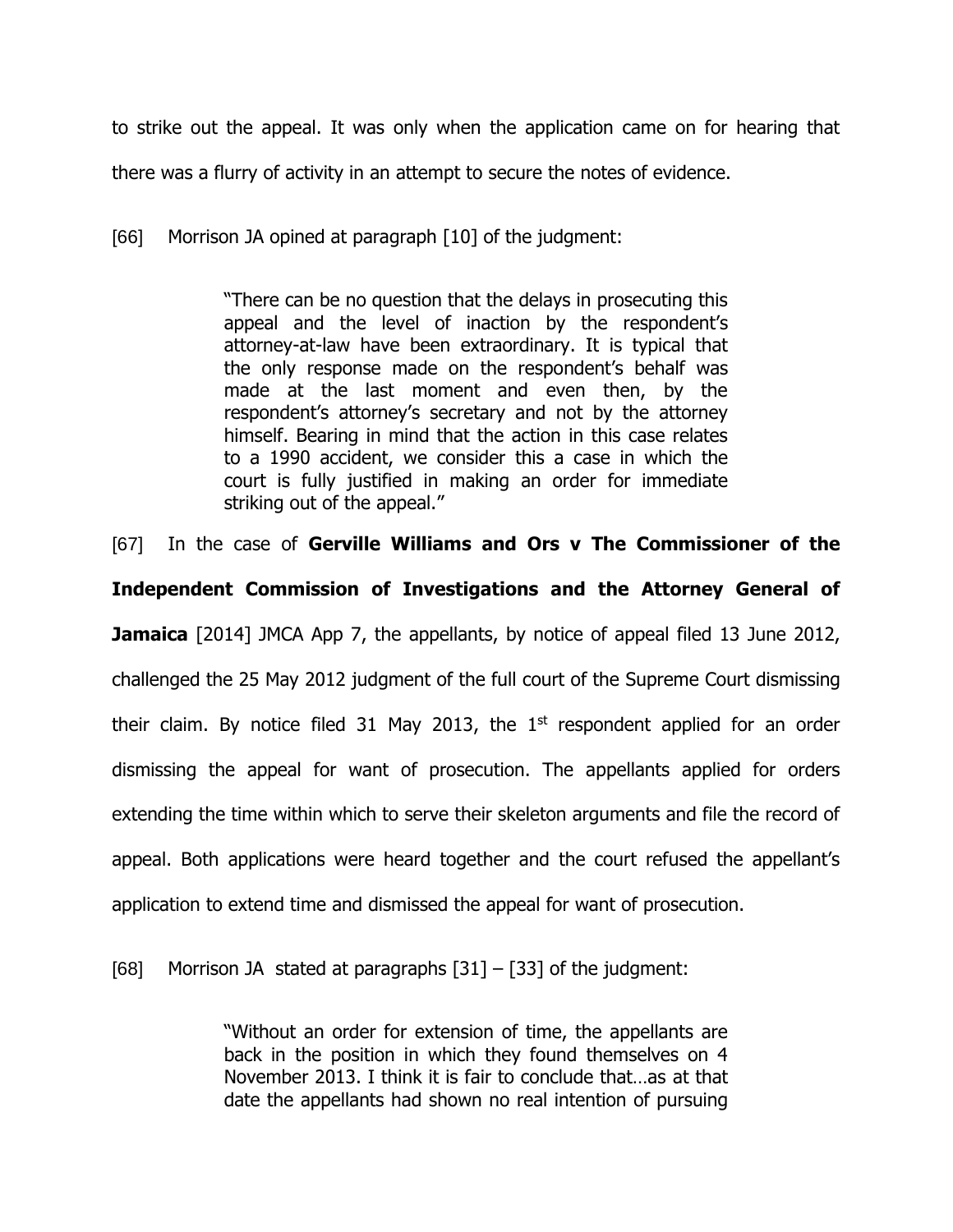the appeal. For, not only had they failed to take any further steps to progress their appeal for well over a year…but over that same period they had resumed-and sustained-active participation in the trial before the learned Resident Magistrate. It seems to me that the juxtaposition of these two factors, complete inaction in this court, as against steady activity in the other, supports a clear implication that the appellants had made an election between the two sets of proceedings.

In my view, this is a clear abuse of the process of this court in the sense described by Lord Woolf in **Grovit and Others v Doctor and Others** [1997] 2 All ER 417, 424…

Accordingly, on the basis of the same considerations that have formed my view that the appellants were guilty of an abuse of the process of this court, I came to the conclusion that the  $1<sup>st</sup>$  respondent was entitled to an order dismissing the appeal for want of prosecution."

[69] In the case of **Norris McLean** Jones J (Ag) (as he was then) heard an application by the defendants to strike out proceedings for want of prosecution and an application by the plaintiff to enlarge time. In that matter the plaintiff filed a writ of summons against the defendants together with a statement of claim on 1 July 1993 claiming damages for false imprisonment. The Attorney General, as 4th defendant, entered an appearance on 26 August 1993 and filed a defence on 24 September 1993. The court ordered that the matter be set down for trial within 30 days of 27 April 1994 and the plaintiff filed a certificate of readiness on 6 February 1996. On 15 December 1996 the plaintiff filed an application to enlarge time. This was adjourned due to the absence of the plaintiff and short service. The 4<sup>th</sup> defendant contended that since the re-listed summons to enlarge time was served 29 January 1997 the plaintiff took no further action until February 2002 when he again served the  $4<sup>th</sup>$  defendant with the relisted summons. The 4<sup>th</sup> defendant brought a summons to dismiss the writ of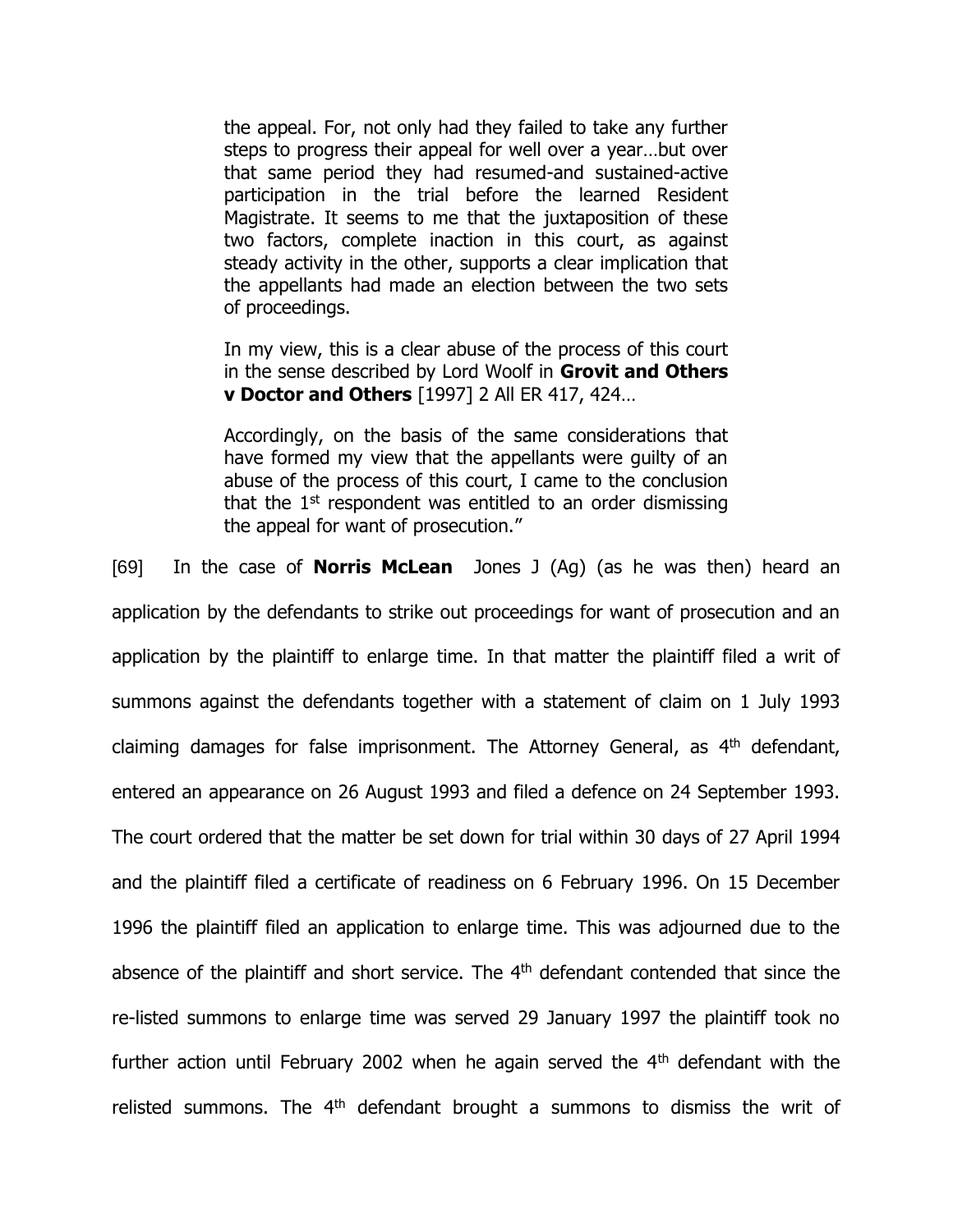summons for want of prosecution, contending that its defence was prejudiced as one of the police officers involved had resigned and could not be located, and that, while another was still available, the passage of time had eroded his memory. As a consequence, the 4th defendant would have been unable to have a fair trial given the long delay.

[70] The attorney-at-law for the plaintiff attributed the cause of the delay to the fault of the Supreme Court registry as the file had been lost. Jones J (Ag) indicated that the delay in the matter was clearly inordinate. The learned judge however sought to address the issue as to whether delay caused in part by the act of a third party (the registry) was sufficient to excuse the plaintiff's delay and lead to the refusal of the summons to dismiss the claim for want of prosecution. At paragraph 14 of the judgment, Jones J (Ag) indicated that the defendants were not to be blamed in any way for the delay impacting the matter but instead the delay could be apportioned between the plaintiff and the Supreme Court registry. The question therefore arose as to whether the contribution by the plaintiff to the delay was significant. The learned judge then concluded that the contribution of the registry to the overall delay could be assessed at just below half. In concluding at paragraph 17, the learned trial judge found as follows:

> "The court finds that the defendants were prejudiced by the long delay and are unable to get its witnesses to have the matter tried fairly. That fact taken together with the significant contribution to the delay by the plaintiff himself or his attorneys, leads me to conclude on balance that in the interest of justice, the Writ of Summons should be struck out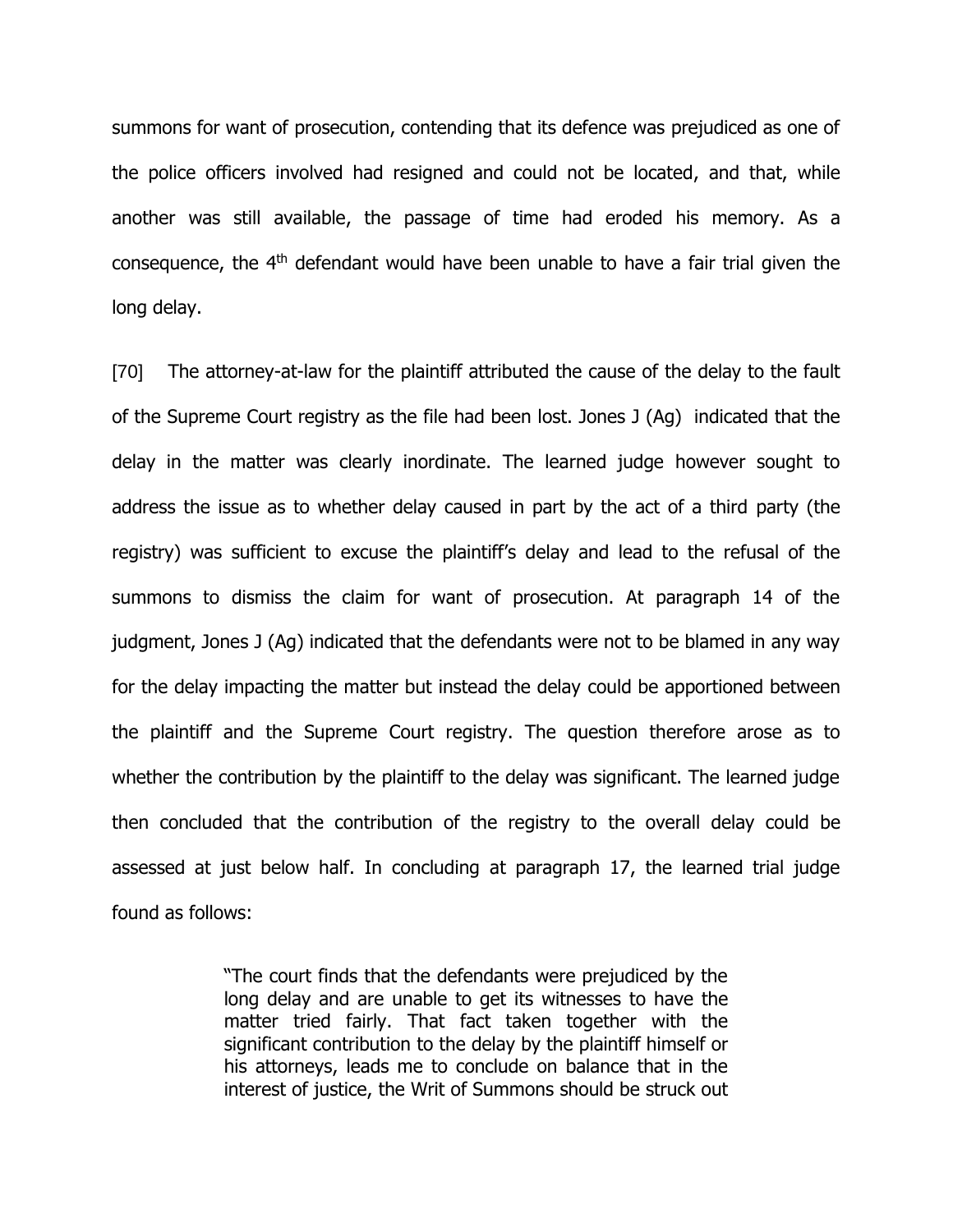against the…Defendants, and the action against them should be dismissed for want of prosecution..."

[71] This case was cited by Sandals Royal Management to demonstrate how the court approached circumstances where the registry was also to be blamed for the delay in the matter.

[72] In the matter of **Alcan Jamaica Company v Herbert Johnson and Idel Thompson Clarke** (unreported), Court of Appeal, Jamaica, Supreme Court Civil Appeal No 20/2003, judgment delivered on 30 July 2004, this court upheld the decision of a single judge of appeal. The single judge of appeal, Bingham JA, considered the appeal in keeping with the regime in place at that time whereby procedural appeals were determined by single judges. He allowed an appeal in respect of an unless order for a suit to be dismissed for want of prosecution, unless the plaintiff filed and served a statement of claim within 14 days of the date of the order. A writ of summons had been filed on 11 December 1996 arising out of an accident on 12 December 1993 which had claimed the lives of two individuals. The driver of one of the vehicles involved was an employee of the appellant, Alcan Jamaica Limited. Appearance was entered to the suit on 2 September 1997. A summons to dismiss the suit for want of prosecution dated 26 August 2002 was pursued by the appellant. It was heard on 29 January and 11 March 2003 and the learned trial judge made the unless order which was appealed by Alcan Jamaica Limited.

[73] Cooke JA wrote the judgment of this court. Having reviewed a number of cases decided on the issue, he stated at page 15: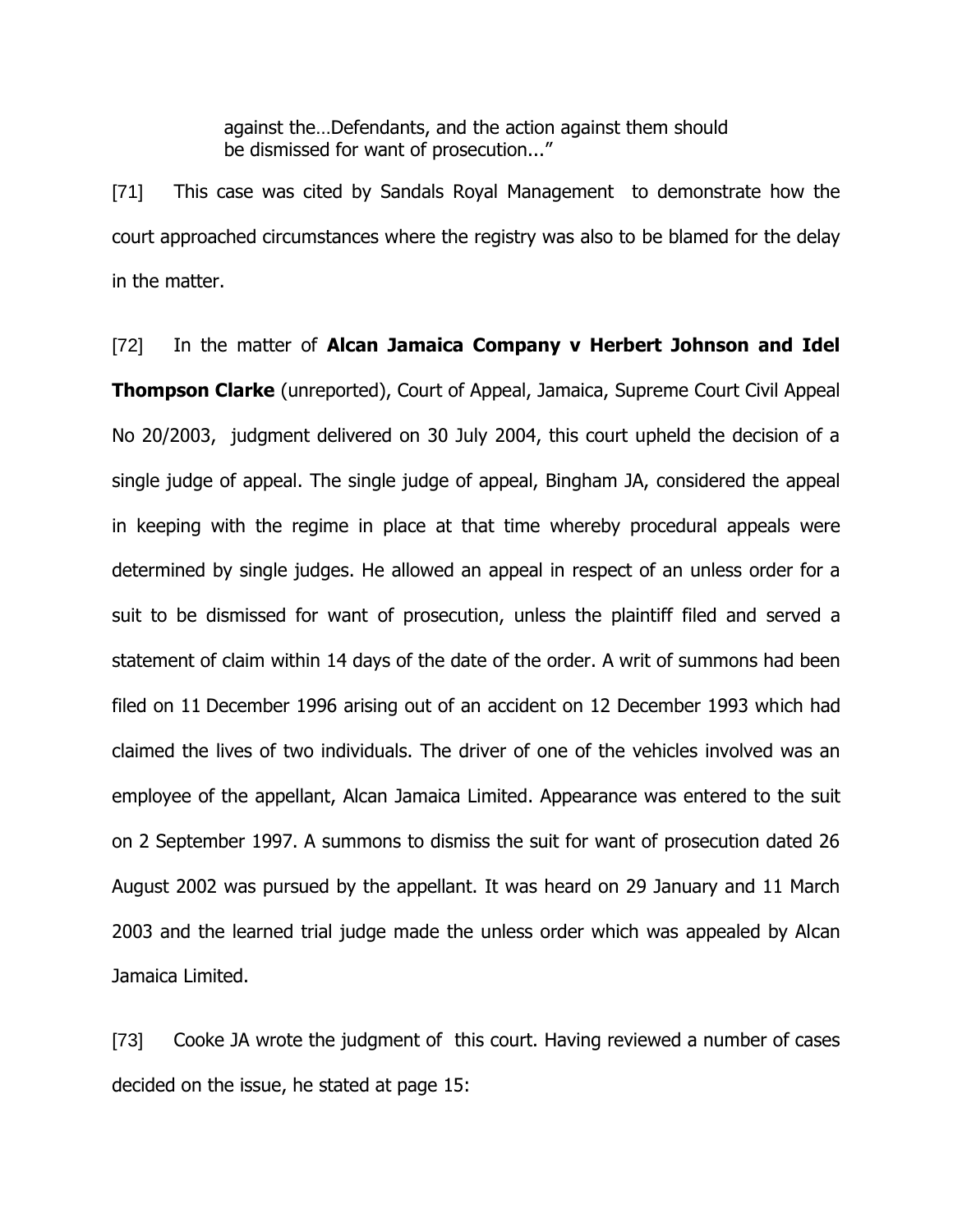"This review of the cases indicates that in the development of our jurisprudence in this area much emphasis has been placed on whether or not there is a substantial risk that a fair trial is not possible when there is inordinate and inexcusable delay. Delay is inimical to there being a fair trial… Inordinate and inexcusable delays undermine the administration of justice. Even moreso public confidence will tend to be eroded."

[74] The matter of the time by which the matter was likely to come to trial, were it to

be allowed to proceed, was considered. Cooke JA opined at pages 22 to 25 of the

judgment:

"If this case were to be allowed to proceed to trial even with court management, taking into consideration the realities of the trial process in the Supreme Court the most optimistic forecast is that it would not come up for trial for another nine months. At that time there would have been a substantial risk that it would not be possible to have a fair trial. The passage of time would probably have wreaked havoc with the memory of the potential witnesses on both sides…

It is also my view that in this case the delay is likely to cause serious prejudice to the defendants. In paragraph 7 of the Marcia Tai Chun affidavit the evidence is that the  $1<sup>st</sup>$ respondent/defendant who was the driver of the appellant/2nd defendant's vehicle is no longer in the employment of the  $2<sup>nd</sup>$  defendant. Further, he cannot be located...

I hold that the fact that the 1<sup>st</sup> respondent/defendant cannot now be located is likely to cause serious prejudice to the appellant/2nd defendant in advancing its defence…The conduct of the  $2<sup>nd</sup>$  respondent/plaintiff demonstrated unpardonable indolence in the pursuit of her claim. This refusal to get on with it speaks to a decided disinclination to proceed."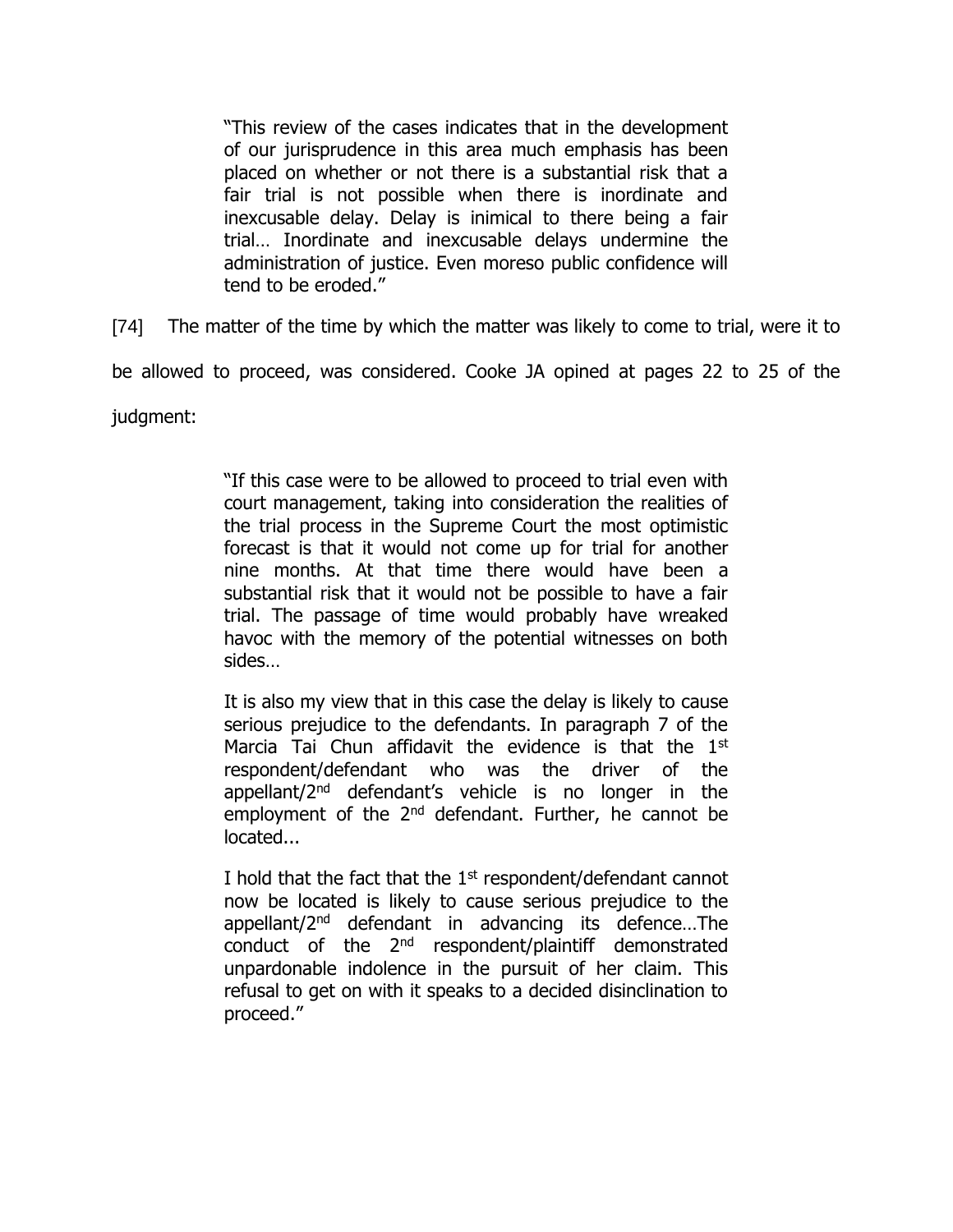[75] The attorney-at-law for the plaintiff, by affidavit, asserted that the plaintiff was still interested in proceeding with the suit. Cooke JA was not impressed with this expressed interest and opined at page 25:

> "It is my view that this professed intention is all too late. It should have manifested itself long ago. It would seem that the protracted inaction of the plaintiff indicates an abuse of the process of the court. This is a case that beckons the exercise of the inherent jurisdiction of the court to demonstrate that such abuse will not be tolerated."

## **The principles argued and cases relied on by Mahoe Bay**

[76] Having outlined the state of the law in this jurisdiction in the area of dismissal for want of prosecution and the striking out of matters as an abuse of the process of the court, including due to delay and inactivity, it is clear that Mr Beswick's submissions as to the relevant principles to be applied, are incorrect. It is not correct, contrary to his assertions, that there can be no delay or inaction unless there is a breach of the Rules. Neither is it correct that in order to succeed in its application Sandals Royal Management must demonstrate some breach of which Mahoe Bay is guilty. In the case of **Grovit v Doctor and Others,** Lord Woolf highlighted the fact that the evidence relied upon to establish an abuse of process may be "the plaintiff's inactivity"; and that same evidence will "then no doubt be capable of supporting an application to dismiss for want of prosecution" (see also the case of **Icebird Limited v Alicia P Winegardner** [2009] UKPC 24). It is also not correct that the principles to be applied to applications such as these, where the reason for the application is inordinate delay and inaction, are the same as those relevant in respect of applications to strike out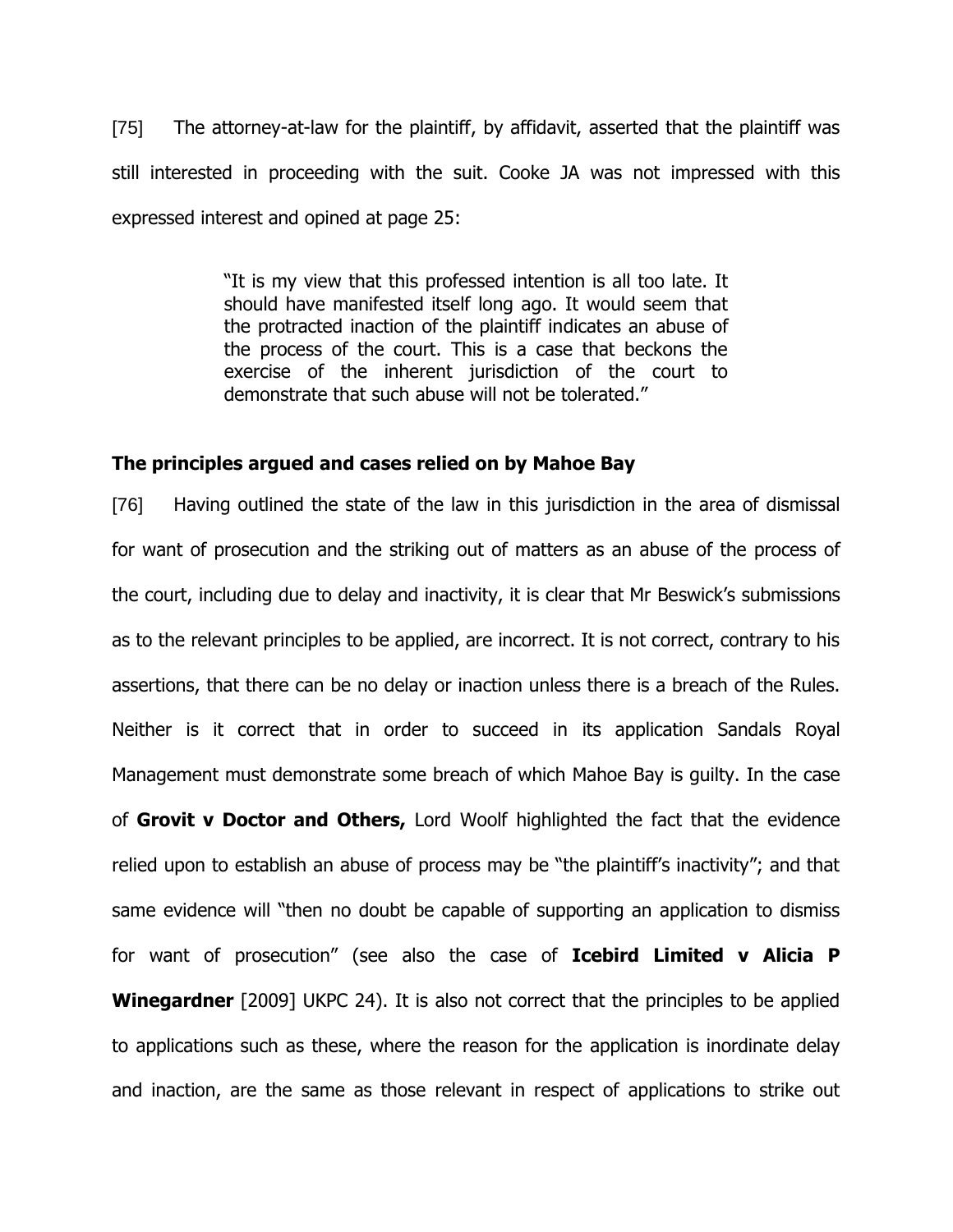matters on the basis that there has been a failure to comply with a rule or practice direction or with an order or direction given by the court or that they show no reasonable cause of action. Furthermore, the merits of the claim or the appeal itself do not fall for consideration as a factor in applications of this nature. The courts in Jamaica have maintained the principles as outlined in the line of cases including **Grovit v** 

#### **Doctor and others**.

[77] In the main, I agree with the submissions made by Mr Kelman that the cases cited on behalf of Mahoe Bay did not support the arguments made by Mr Beswick and were inapplicable to the matter being considered by this court. The case of **Wayne Reid and Jentech Consultants Ltd v Curtis Reid** involved the question as to whether an appeal, filed before the order being appealed against had been served, was valid. The court, having ruled that the appeal in question was invalid, granted an extension of time for the filing of the appeal as well as a stay of execution.

[78] The case of **Peerless Limited v Gambling Regulatory Authority and others** is also not helpful with the issues being considered in this application. The appeal arose from the judgment of the Supreme Court of Mauritius refusing the appellant leave to apply for judicial review. The basis of the refusal to grant leave was the failure of the appellant to make full and frank disclosure of facts by reason of misleading statements made in the appellant's affidavits. It was in the context of considering that issue that the Board referred to the fact that the power to terminate proceedings without a hearing on the merits needs to be exercised with considerable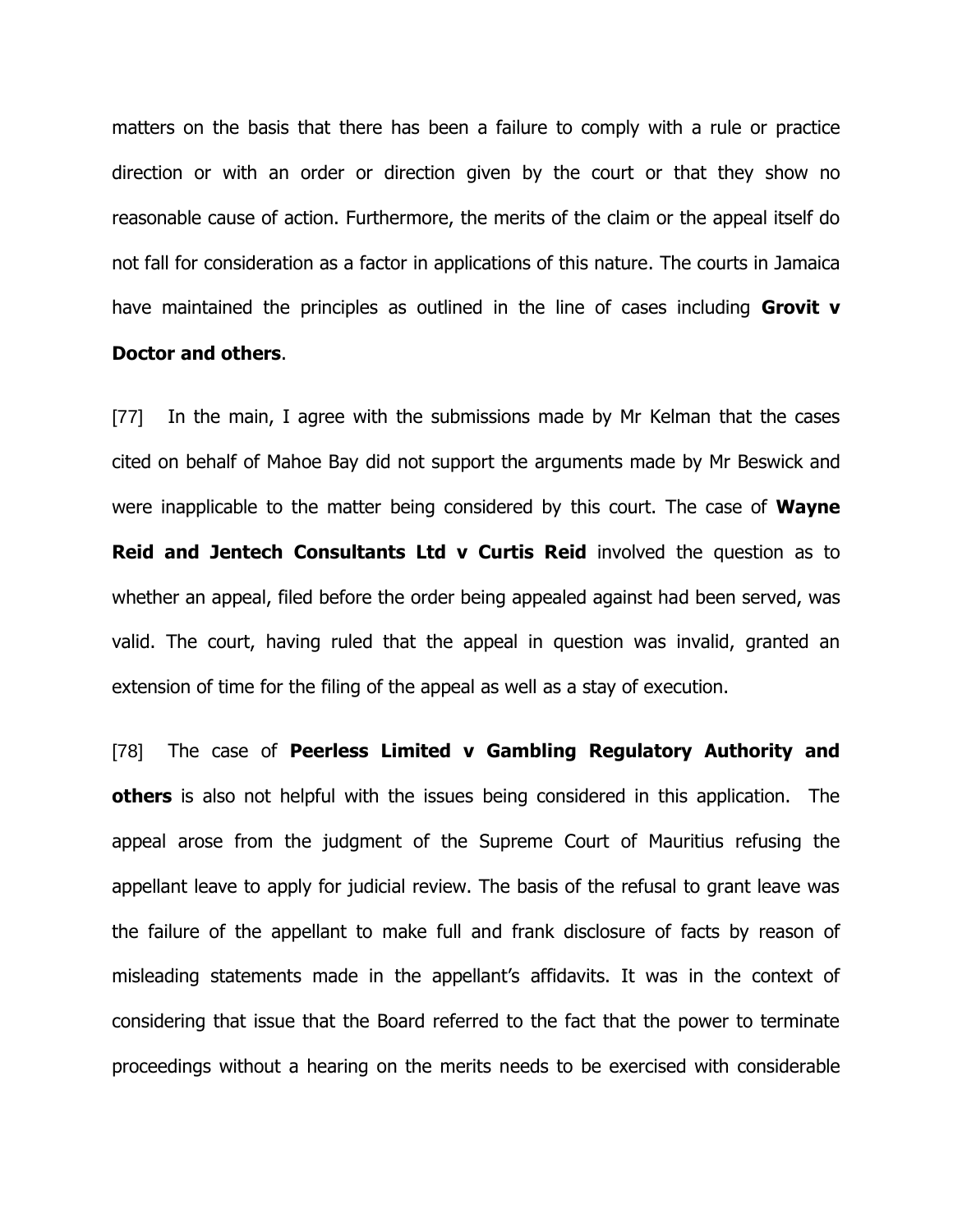caution and in a proportionate way. The Board concluded that notwithstanding the appellant's conduct of the proceedings before, there was a sufficiently arguable case to call for the grant of leave to apply for judicial review on the issue of absence of reasons and the question of the proportionality of the decision of the Gambling Authority not to renew the appellant's licence.

[79] The case of **Joseph Henry William Costellow v Somerset County Council** [1993] 1 All ER 952 is, however, relevant although it is earlier in time than the case of **Grovit v Doctor and others**, in which the principles relating to applications to dismiss were so helpfully distilled. In the **Costellow** matter the plaintiff's action had been struck out for failure to serve a statement of claim and an application made by the defendant to dismiss the claim for want of prosecution was granted. The claim arose from an accident which occurred in September 1987 and a writ had been served in January 1991. The statement of claim became due on 2 February 1991. In May 1991, the district judge granted an application made by the defendant for the dismissal of the claim for want of prosecution. An appeal was filed and in addition the plaintiff, by November 1991, had filed a summons seeking leave to serve the statement of claim out of time. One of the questions considered by the court concerned in what order such opposing applications should be heard. It will be seen that the circumstances in the application being heard by this court are different. There is no allegation that the appellant has breached a rule and there is no application for extension of time by the appellant. Sir Thomas Bingham MR in delivering the judgment of the court stated at page 960: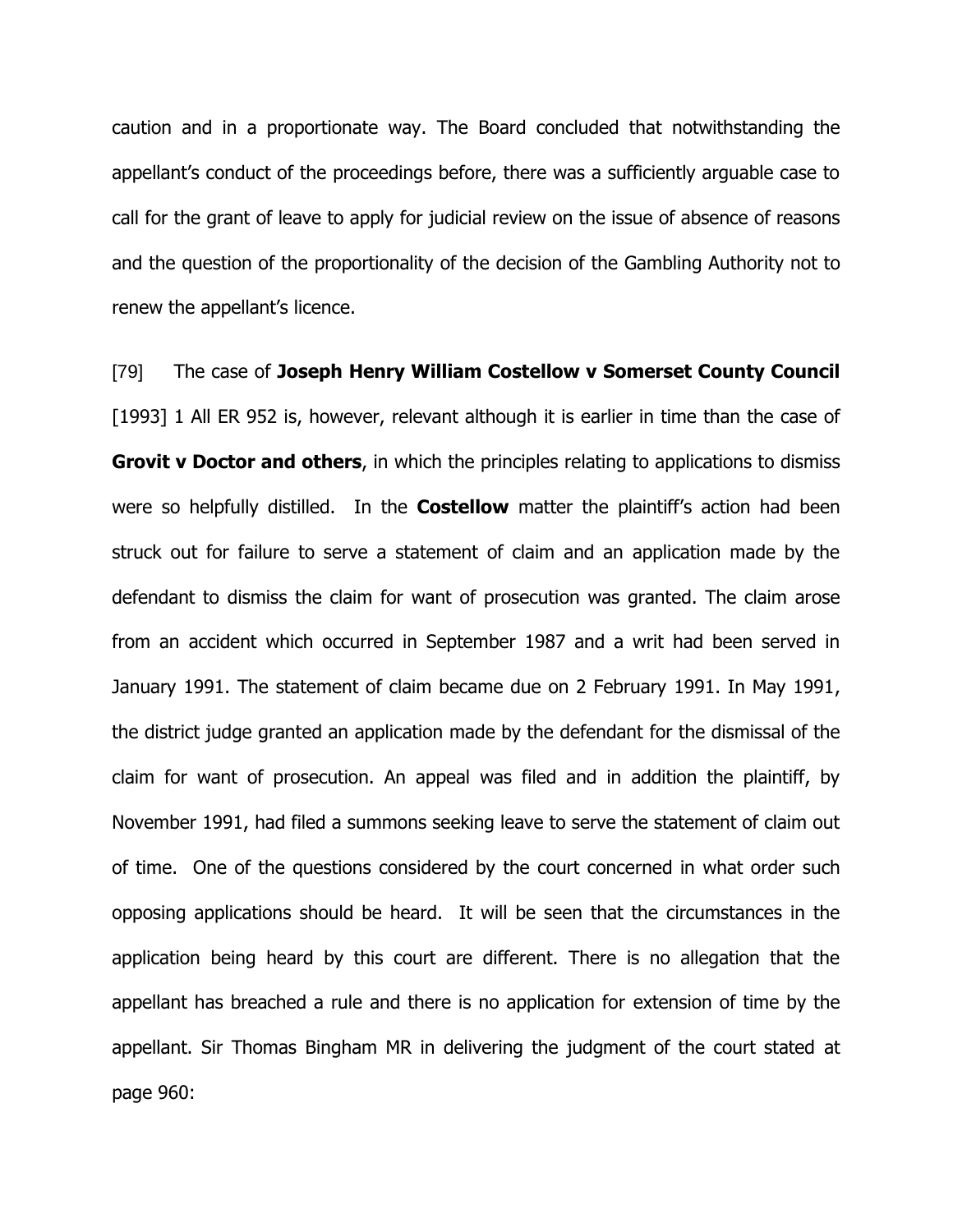"In the present case, the judge was in my view misled by Price v Dannimac Limited and by reliance on an inappropriate analogy with Order 6, rule 8 into taking much too narrow a view of the task before him. Had he viewed the case in the round, he would have been bound to hold that there was no ground for dismissing the action for want of prosecution in the absence of prejudice to the defendants. He would also have felt it unjust to stifle the plaintiff's claim on the basis of a delay which he described as 'relatively minor', however lame the excuses for it, in the absence of such prejudice. The plaintiff's case may not be very strong, but on a proper direction in law the conclusion is in my view inescapable that he should not be precluded from pursuing it for whatever it is worth. Since the judge's exercise of discretion was in my judgment vitiated by misdirection, it is for this court to exercise its discretion afresh. I would do so by granting the plaintiff the extension he seeks and refusing the defendants' application to dismiss for want of prosecution."

[80] In the instant application, the defendant has alleged prejudice and the delay in the prosecution of the appeal cannot be described as "relatively minor".

The cases of **Attorney General v Roshane Dixon and Attorney General v Sheldon Dockery** [2013] JMCA Civ 23 were appeals in which the appellant sought to set aside orders made by the Master in which she refused to grant applications by the appellant to extend time within which to file defences. The principles which apply, where the court is asked to exercise its discretion on an application for an extension of time, involve consideration of the length of the delay, the reasons for the delay, whether there is an arguable case for an appeal, defence, or claim, as the case may be, and the degree of prejudice to the other parties if time is extended. Notwithstanding the absence of a good reason for delay, the court is not bound to reject an application for an extension of time as the overriding principle is that justice should be done. The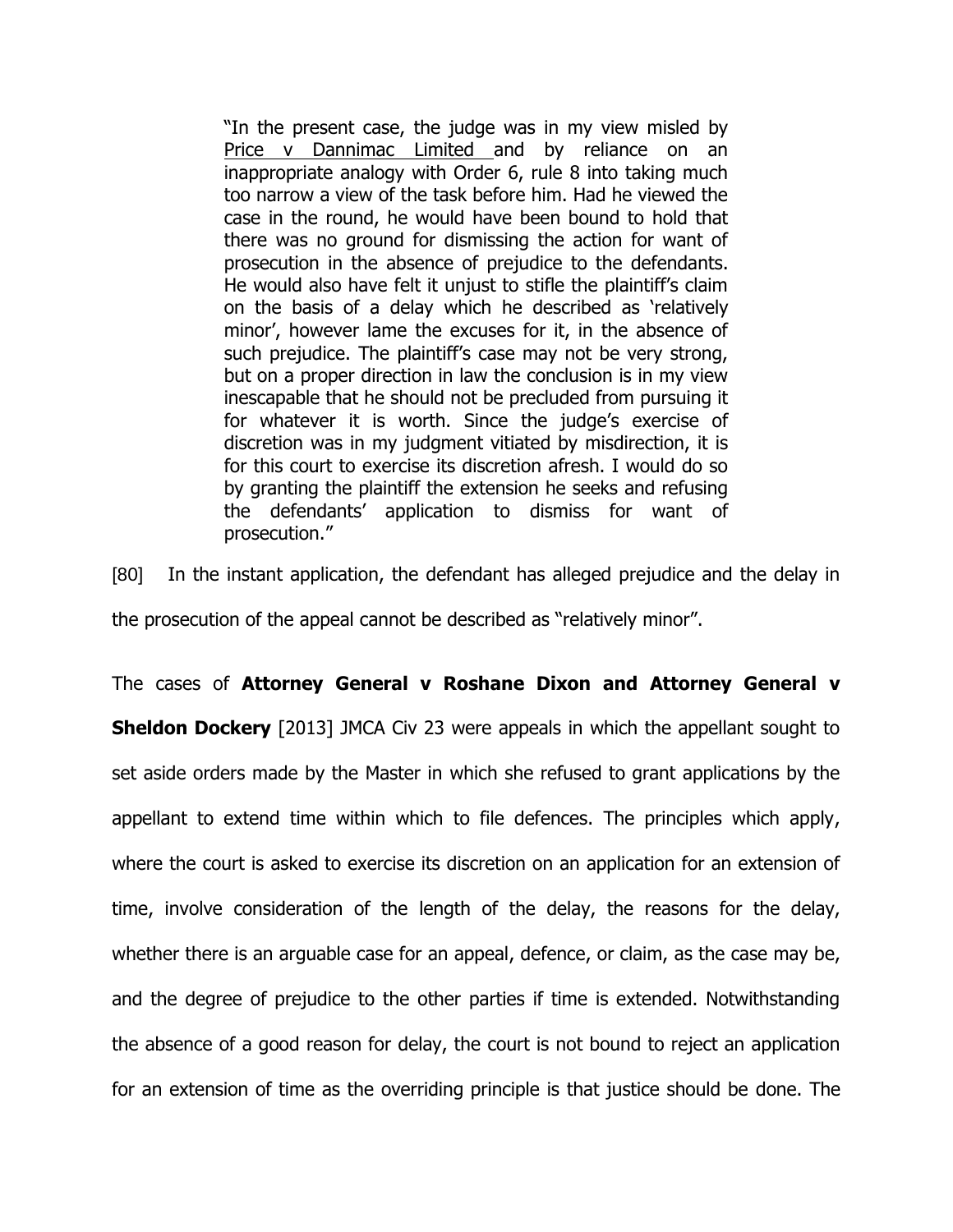matter being considered by this court does not fall within the type of matters to which these principles apply.

#### **Application of the relevant principles to the instant matter**

[81] This is a matter in which it is clear that Mahoe Bay, for an extensive period of time, felt no urgency whatsoever for the appeal and, ultimately, the claim to be determined. When one considers the nature of the claim that was filed, this is obvious. This is a claim for trespass and for injunctive relief. Mahoe Bay has claimed that a wall was built on its land and wrongfully so. Not only has Mahoe Bay complained that this wall was built on its land, but it has complained of the placing of a propane gas tank on the west side of the reserve road, the dumping of sewage waste, effluent and kitchen waste water into the sea "contaminating its land at the beach area", the erection of telephone and electricity poles and drainage pipes on its property, and the erection of a guard house and road barrier impeding the its access to its own land. Such serious allegations, if true, would certainly have led to grave inconvenience to Mahoe Bay and would cry out for urgent resolution. Mahoe Bay had sought the remedy of an injunction to restrain Sandals Royal Management from erecting the offending structure and had also sought an order for Sandals Royal Management to pull down and remove the alleged offending structure. Certainly, one would not be surprised if Mahoe Bay were to have felt that an application for a speedy trial would have been justified.

[82] The nature of the orders leading to the appeal would therefore highlight the need for expedition in the hearing of the appeal. Mahoe Bay's claim had been struck out in 2007, and was brought to a premature end without the merits having been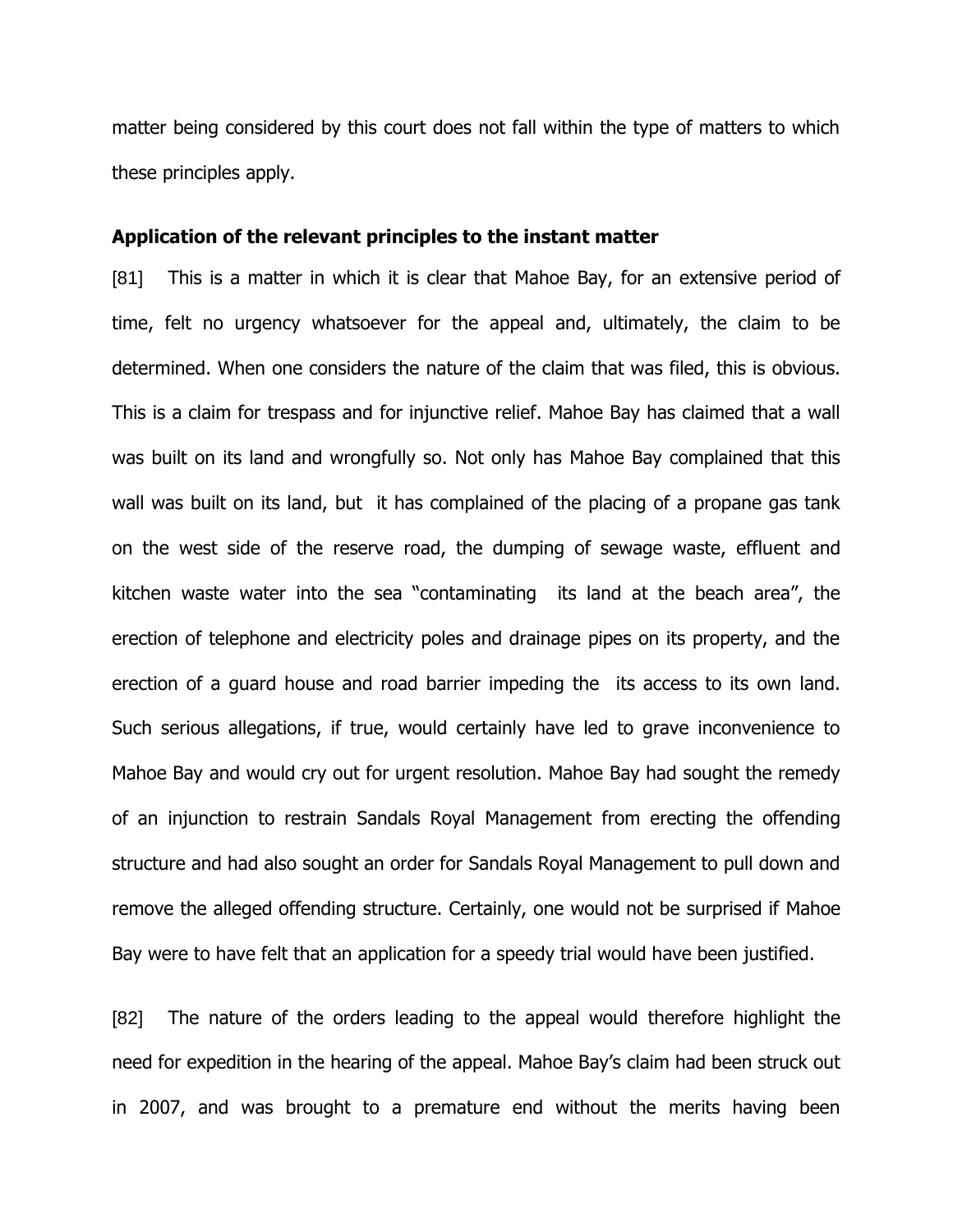determined. Not only was its claim brought to this disappointing determination, but a judgment had also been granted against it in 2007, conferring rights on Sandals Royal Management as well as on the relevant local authority. It is therefore not correct, contrary to Mr Beswick's submissions, that Mahoe Bay's claim is still "alive".

[83] Instead of urgency and expedition, what has occurred? The claim having been struck out in June 2007, declaration having been granted to Sandals Royal Management conferring proprietary rights, an application for relief from sanction having been refused in April 2008, the appeal, having been filed in April 2008, only came on for hearing 11 years later in April 2019.

[84] No interest was shown by Mahoe Bay in having the matter settled, when in 2011 the respondent withdrew its application to dismiss the appeal for want of prosecution. Mahoe Bay filed no affidavit and, therefore, did not provide any explanation for the failure to pursue this avenue. It is not enough for a litigant to file the relevant papers and comply with the procedural rules, then sit back thereafter and allow years to pass with no movement of its appeal saying to himself or herself: "I have done all I am supposed to do. Even if ten years pass and my matter is not moving, it is not my fault, I cannot be blamed, I am still entitled to have my matter heard". It is not enough, because litigants are to show an interest in having their matters completed. It is not enough, because as time progresses, it becomes more likely that it may be difficult for a fair trial to take place. Witnesses move on or even die. Their recollection of the facts related to the claim may have faded. Documents may be lost, misplaced, destroyed or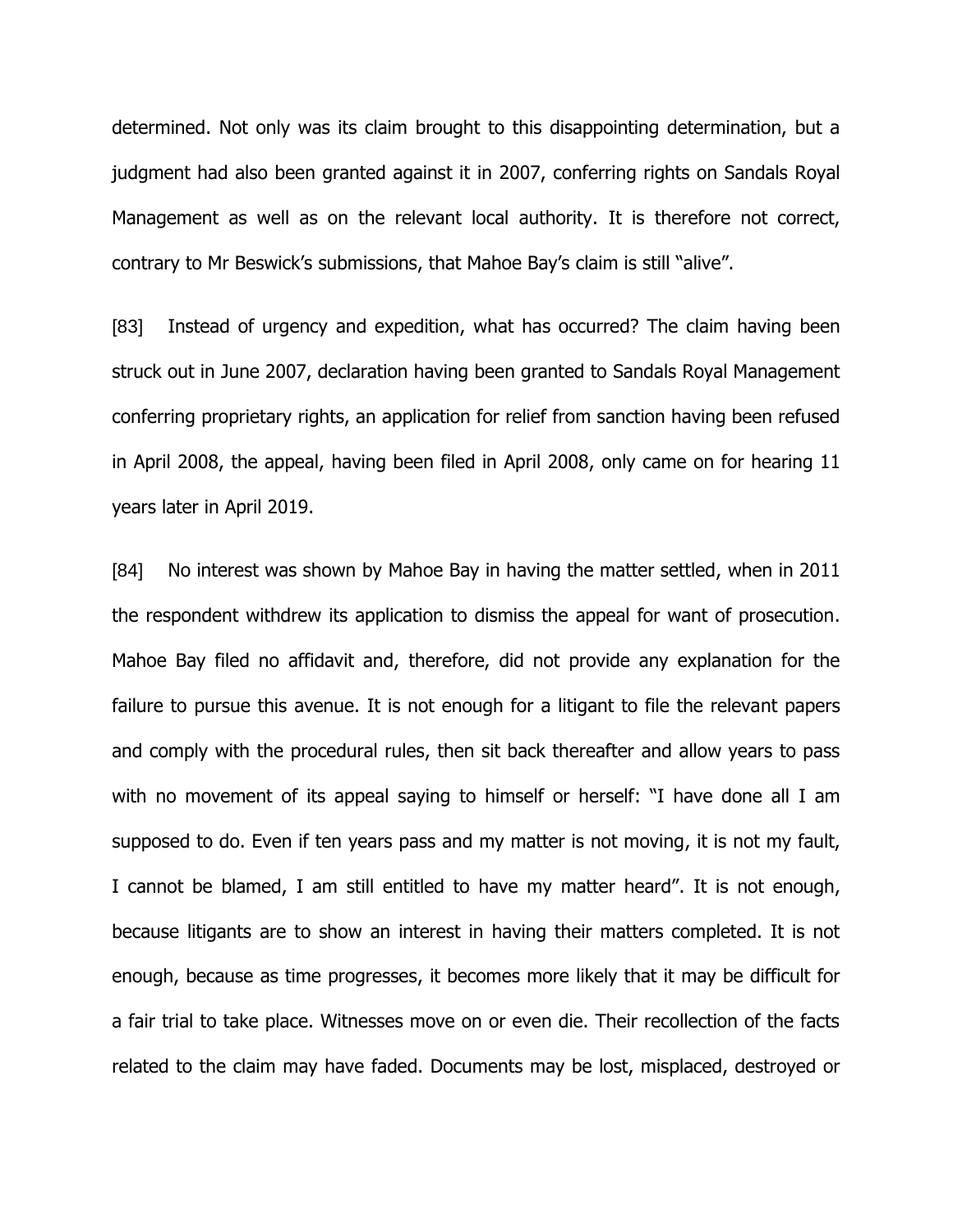damaged. The other party has to continue to expend funds to respond to the matter. Rights, obligations and entitlements may be in doubt as persons await the ruling of the court.

[85] It is correct that the registry of the court is required to carry out its role and take the necessary steps for a matter to proceed. It is also correct that Mahoe Bay had no duty imposed by the Rules to enquire as to the progress of the appeal. This does not, however, undermine, contradict, or override in any way, the duty of a litigant to maintain an active interest in having his or her matter proceed with expedition. Parties have a duty to assist the court to deal justly with cases including assisting the court to deal with matters expeditiously.

[86] I agreed with the submissions of Mr Kelman, counsel for Sandals Royal Management, that the delay and inactivity in this matter has been truly extraordinary, even if viewed solely at the appellate court level, as 11 years have elapsed since the appeal was filed. Mahoe Bay has filed no evidence and has made no attempt to explain what has led to this extraordinary delay and inactivity. For example, there was no explanation as to what, if anything, occurred between August 2010 and December 2018.

[87] Consider that in this particular matter, if the appeal were to be heard and allowed, were it to be sent back to the Supreme Court to proceed to trial, it may not be tried before 2024 as both counsel agreed that trial dates are currently being scheduled in that year. Witnesses would be asked to give evidence in relation to events that are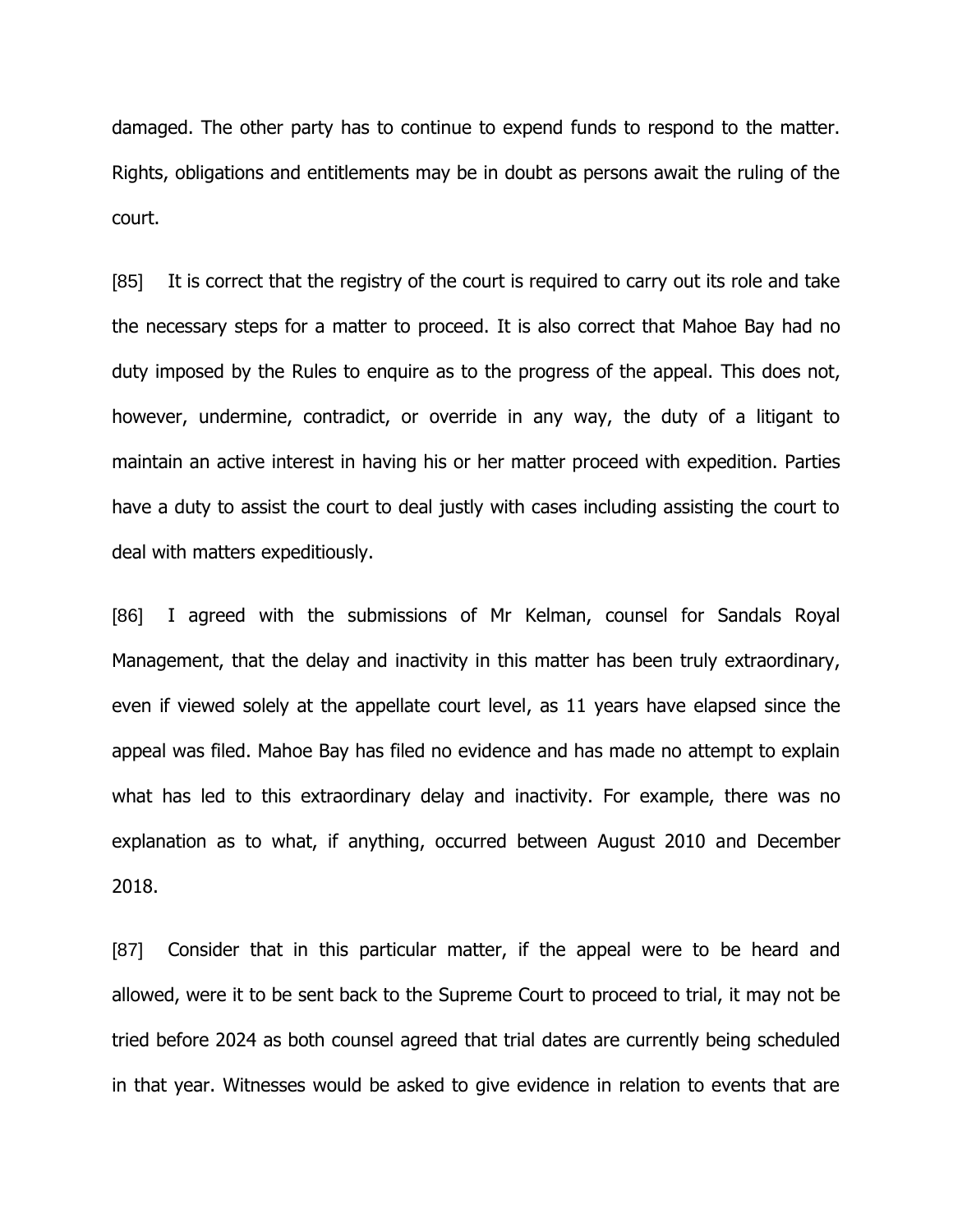alleged to have occurred in or about 1992. By 2024, 32 years will have passed since the writ was filed. Sandals Royal Management, by its affidavit evidence, has indicated that some of its witnesses have resigned and cannot be found. Even if they can be found, they no longer work with the respondent and it will be costly for them to return for a trial. Clearly their recollection will have been negatively impacted after 27 years. There is therefore a substantial risk that it will not be possible to have a fair trial of the issues and Sandals Royal Management has demonstrated prejudice.

[88] Sandals Royal Management having secured a judgment conferring it with a right in 2007, would also suffer prejudice if the judgment were to be set aside after 12 years. Such an occurrence in these circumstances would be truly inimical to and undermine the administration of justice.

[89] I conclude that there has clearly been inordinate and inexcusable delay and inactivity on the part of Mahoe Bay. In addition, the evidence led me to the view that Mahoe Bay was neither interested in a speedy resolution of the appeal nor the substantive issues which led to the claim. In fact, Mahoe Bay has shown, for a considerable time, a lack of interest in the matter.

[90] This set of circumstances also reflected an abuse of the process of the court. I acknowledge that striking out for abuse of process is a measure of last resort and should be done only in plain and obvious cases such as in this matter.